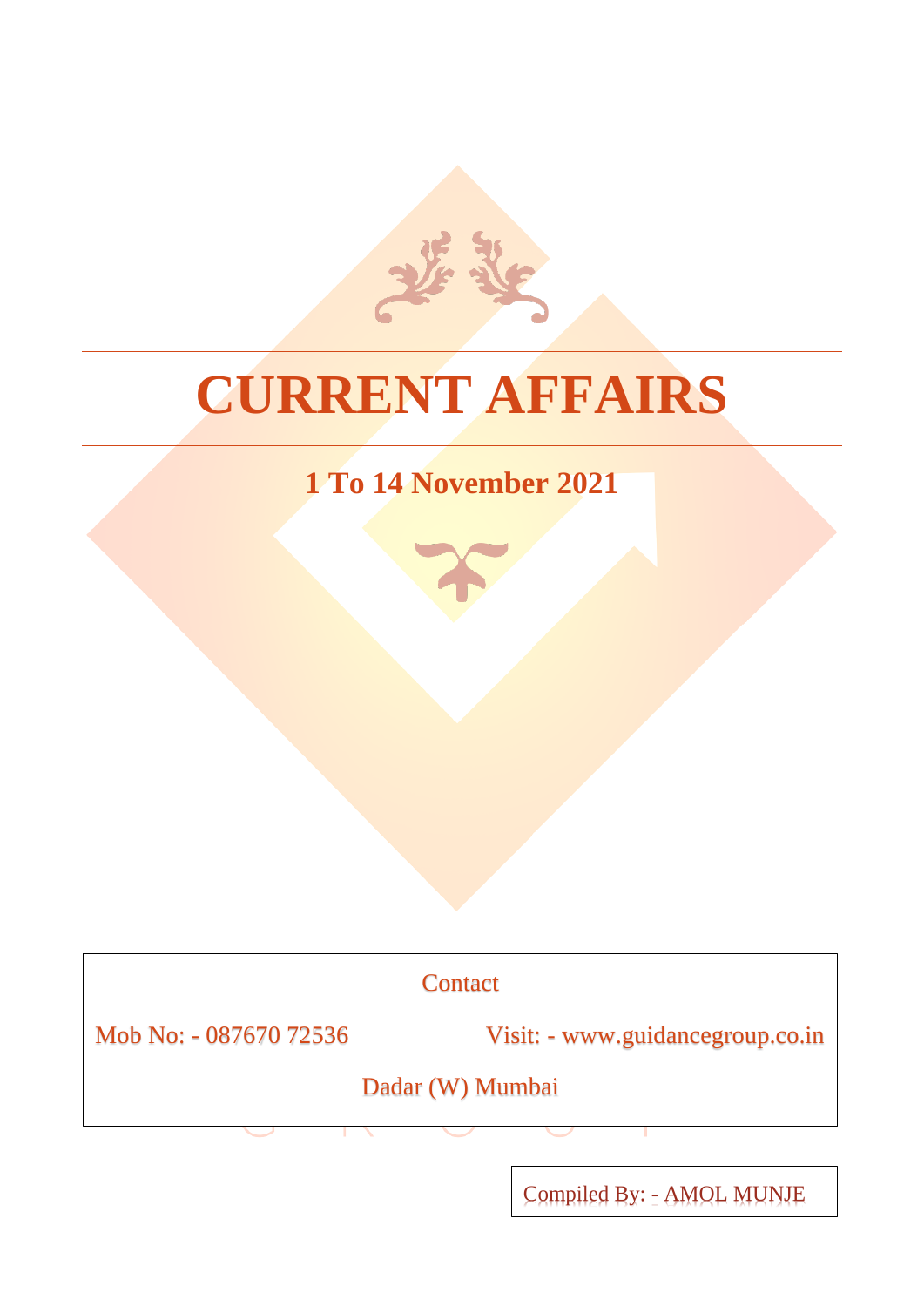### TABLE OF CONTENTS

| I I <i>de la com</i> |  |
|----------------------|--|
|                      |  |
|                      |  |
|                      |  |
| Page $ 1$            |  |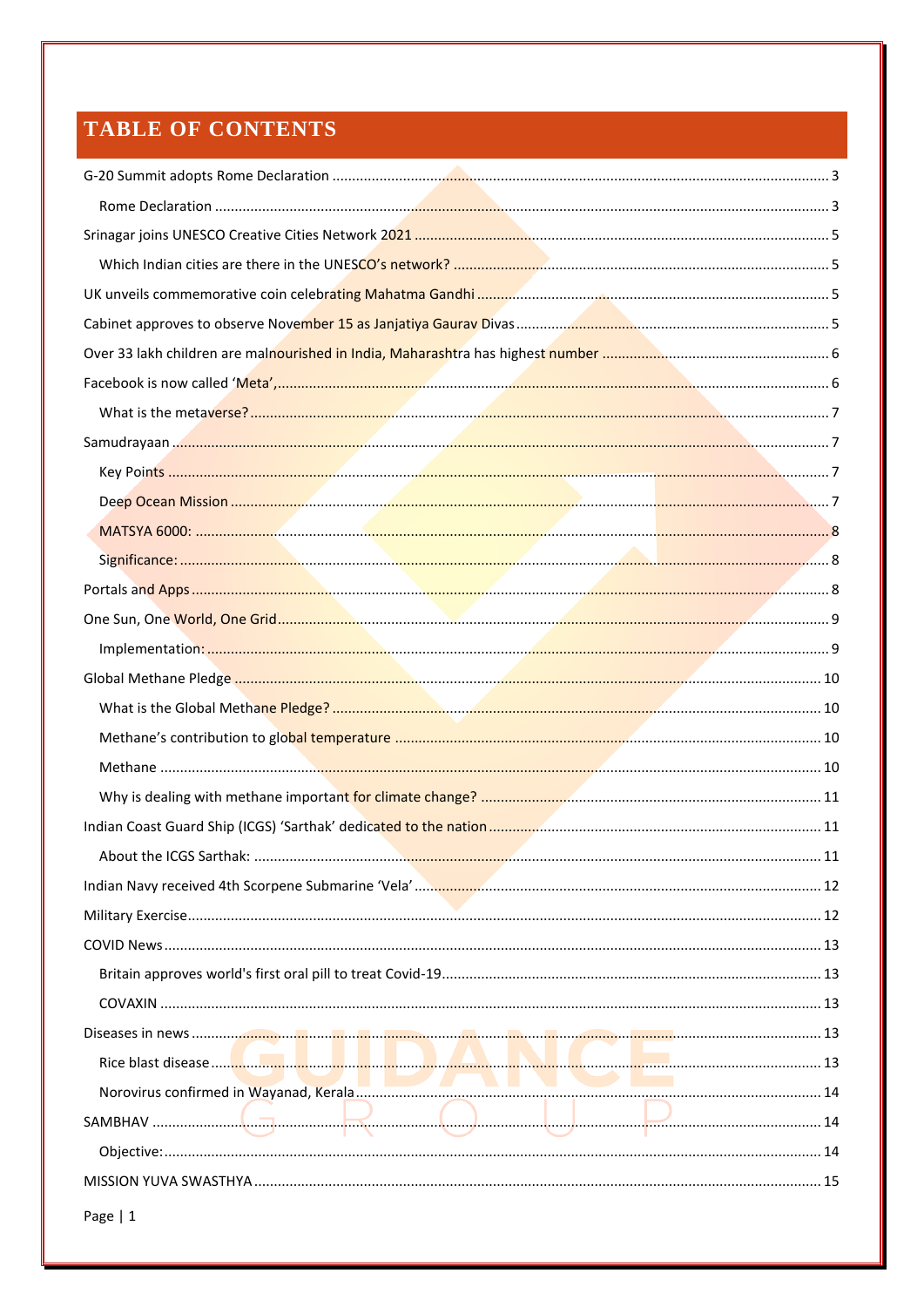| Maharashtra receives prestigious international award from the United Nations Climate Change Council for |  |
|---------------------------------------------------------------------------------------------------------|--|
|                                                                                                         |  |
|                                                                                                         |  |
|                                                                                                         |  |
|                                                                                                         |  |
|                                                                                                         |  |
|                                                                                                         |  |
|                                                                                                         |  |
|                                                                                                         |  |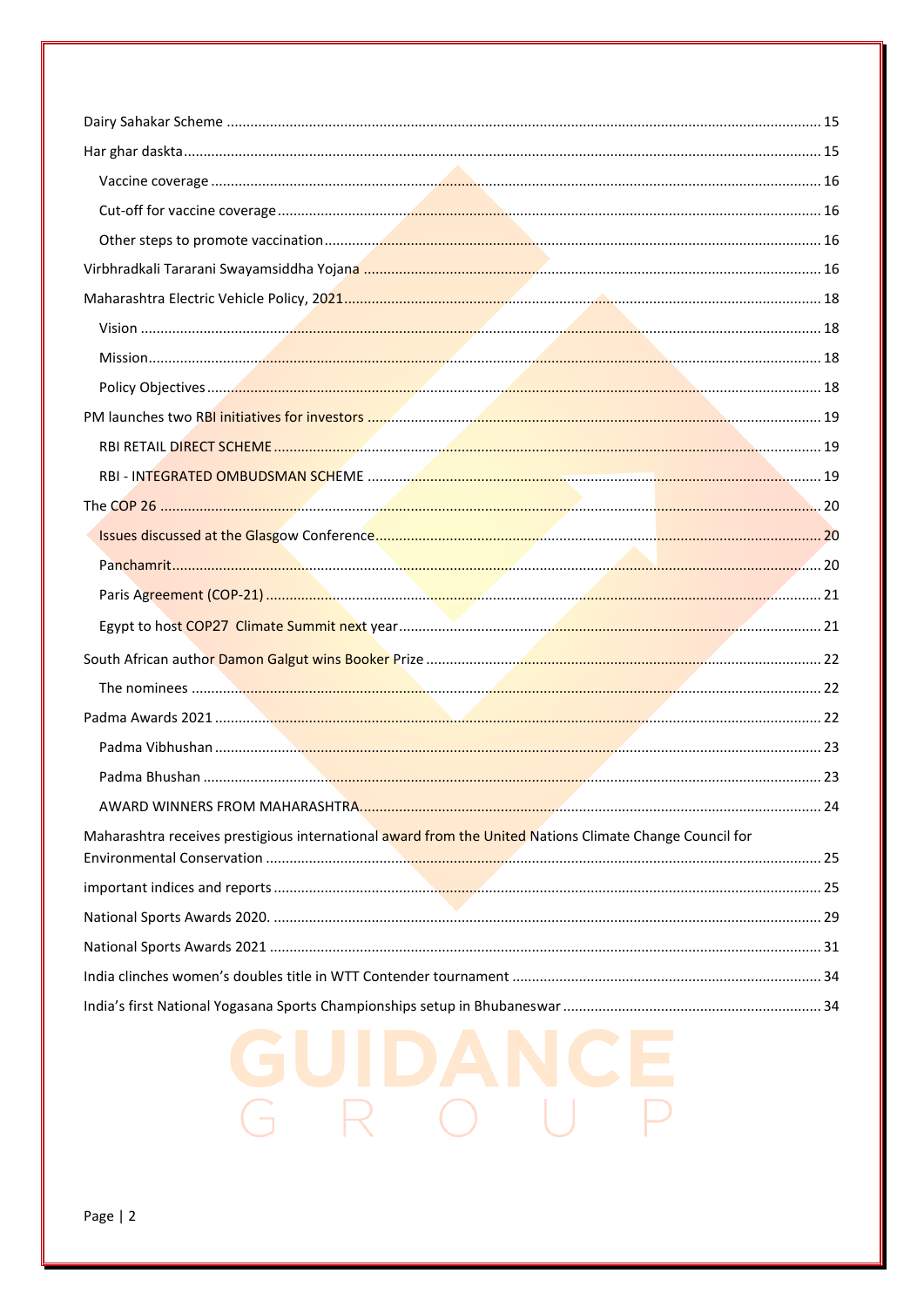#### <span id="page-3-0"></span>**G-20 SUMMIT ADOPTS ROME DECLARATION**

On 30-31 October Rome hosted the G20 Summit, the first held in Italy. At the end of two days of working sessions and side events, the G20 Leaders adopted the Rome Declaration. The document is the final outcome of an intense year of negotiations and events organized in the framework of the Italian G20 Presidency.

#### **Key Points:**

- Prime Minister Narendra Modi described the summit as fruitful.
- During the summit, leaders elaborated deliberations on issues of global importance like fighting covid-19 pandemic, improving health infrastructure, strengthening economic cooperation and furthering innovation.
- They also adopted the 'Rome Declaration' and under the health section communique gives a very strong message. Countries agreed on the fact that, Covid-19 immunisation is a global public good.
- During the summit, countries also agreed that the World Health Organisation (WHO) will be strengthened to fast-track the process for emergency use authorisation of Covid-19 vaccines.
- Main focus of the session was on energy and climate.
- Several developing countries called for safeguarding the interest of developing world.

#### <span id="page-3-1"></span>**ROME DECLARATION**

The Rome Declaration consists of 16 mutually agreed principles, which aims to guide joint action for preventing future health crises and to build a safer, equitable and sustainable world. 16 principles are as follows:

1. Supporting and enhancing the existing multilateral health architecture for detection, response, prevention and preparedness.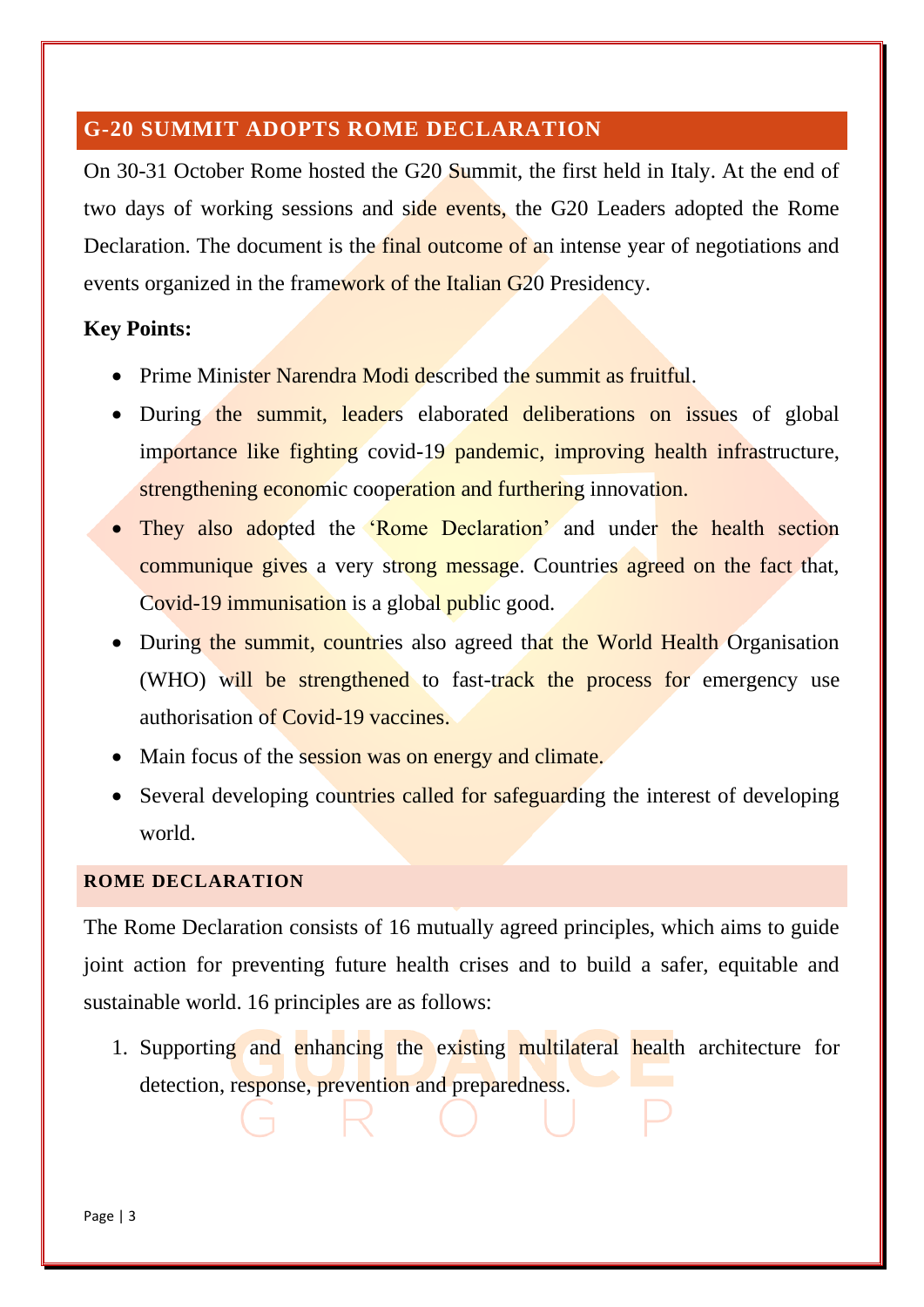- 2. Working towards monitoring & implementation of multi-sectoral, evidencebased One Health approach in a bid to address risks emerging due to interface between human, animal & environment.
- 3. Fostering all-of-society and health-in-all policies.
- 4. Promotion of multilateral trading system
- 5. Enabling equitable, affordable and global access to high-quality, safe & effective health systems.
- 6. Supporting low and middle-income countries in a bid to build expertise, and develop local & regional manufacturing capacities.
- 7. Focus on data sharing, capacity building, voluntary technology and licensing agreements.
- 8. Enhancing support to existing preparedness and prevention structures.
- 9. Investing in worldwide health  $\&$  care workforce
- 10.Investing in adequate resources, training, and staffing of diagnostic public & animal health laboratories.
- 11. Investments for developing and improving inter-operable early warning surveillance, information, and trigger systems
- 12. Investments in domestic, international & multilateral cooperation for the purpose of research, development & innovation
- 13. Increasing effectiveness of **preparedness**  $\&$  response measures by extending support and promoting meaningful  $\&$  inclusive dialogue
- 14.Ensuring effectiveness of financing mechanisms
- 15.Coordination on pharmaceutical and non-pharmaceutical measures and emergency response with respect to sustainable and equitable recovery
- 16.Addressing the need of streamlined, enhanced, sustainable and predictable mechanisms for financing pandemic preparedness, prevention, detection and response in the long term.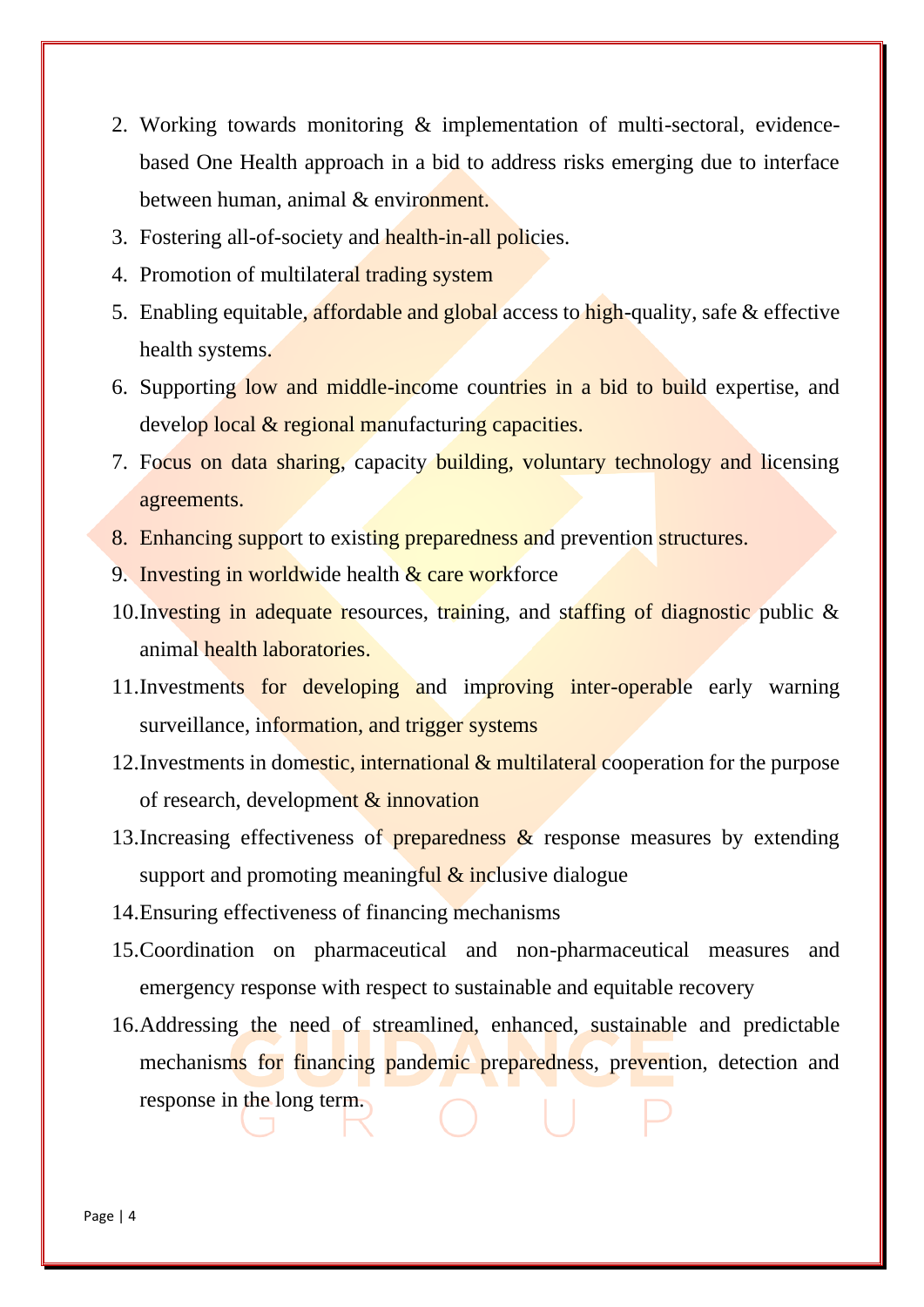#### <span id="page-5-0"></span>**SRINAGAR JOINS UNESCO CREATIVE CITIES NETWORK 2021**

On November 8, 2021, UNESCO designated Srinagar as a creative city of craft and folk arts.

49 new cities worldwide have joined the UNESCO Creative Cities Network (UCCN). These cities were included in the list in recognition of their commitment of placing culture & creativity at the heart of their development as well as for sharing knowledge & good practices.

With the inclusion of 49 new cities this year, total numbers of cities in this network stands at 295 from across 90 countries.

#### <span id="page-5-1"></span>**WHICH INDIAN CITIES ARE THERE IN THE UNESCO'S NETWORK?**

- 1) Chennai and Varanasi are included in UNESCO Cities of music.
- 2) Jaipur is included in UNESCO city of crafts and folk arts.
- 3) Mumbai is included in UNESCO city of film.
- 4) Hyderabad is included in UNESCO City of gastronomy.

# <span id="page-5-2"></span>**UK UNVEILS COMMEMORATIVE COIN CELEBRATING MAHATMA GANDHI**

A new £5 coin to commemorate the life and legacy of Mahatma Gandhi has been unveiled by the United Kingdom's government on the occasion of Diwali.

Available in a range of standards, including gold and silver, the special collectors' coin was designed by Heena Glover and features an image of a lotus, India's national flower, alongside one of Gandhi's most famous quotes - 'My life is my message'.

It is the first time Mahatma Gandhi has been commemorated on an official UK coin.

# <span id="page-5-3"></span>**CABINET APPROVES TO OBSERVE NOVEMBER 15 AS JANJATIYA GAURAV DIVAS**

Page | 5 The Union Cabinet chaired by Prime Minister Shri Narendra Modi has approved the declaration of November 15 as Janjatiya Gaurav Divas. 15 November has been chosen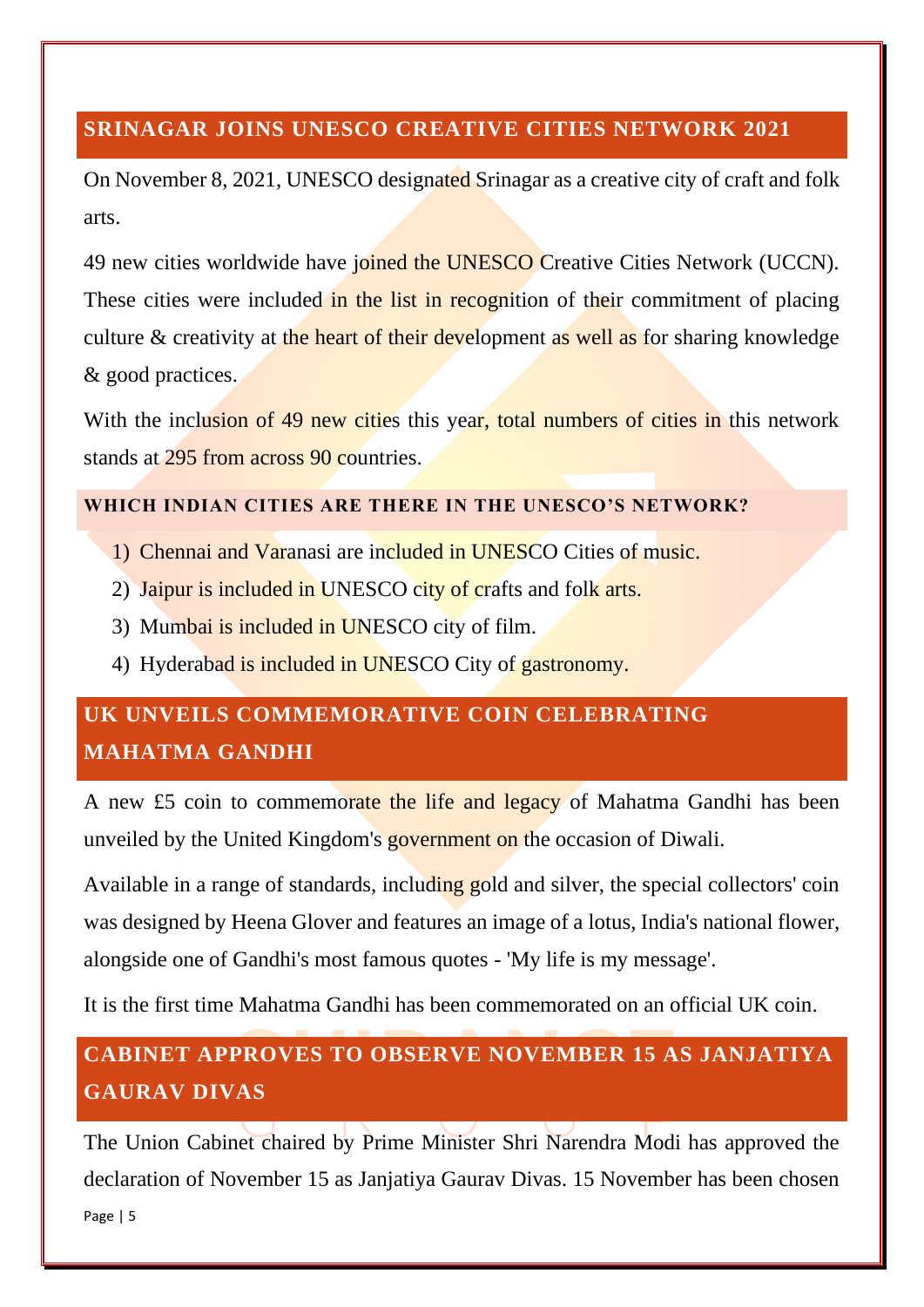as this date marks the birth anniversary of Sri Birsa Munda who is revered as Bhagwan (God) by tribal communities across the country.

The Janjatiya Gaurav Divas is dedicated to the brave tribal freedom fighters and their sacrificed for the country. The day will be celebrated every year from now on to recognize the efforts of the tribals for the preservation of cultural heritage and promotion of Indian values of valour, hospitality and national pride.

# <span id="page-6-0"></span>**OVER 33 LAKH CHILDREN ARE MALNOURISHED IN INDIA, MAHARASHTRA HAS HIGHEST NUMBER**

More than 33 lakh children are malnourished in India and over half of them are in the severe category. According to the Women and Child Development Ministry, as of October 14, there were 17,76,902 severely acute malnourished children and 15,46,420 moderately acute malnourished children in the country.

According to the report, Maharashtra had the highest number of malnourished children at 6,16,772, followed by Bihar (4,75,824) and then Gujarat (3,20,465).

The most malnourished children ranged in age from six months to six years and the data was collected from 36 states and union territories. According to the current statistics, nutrition information of children of all ages has been collected from the Anganwadi system.

These figures were directly entered into the Poshan tracker app by anganwadi workers and accessed by the Centre. The Poshan Tracker app was developed by the Union Ministry of Women and Child Development to track all anganwadi centres and their beneficiaries.

### <span id="page-6-1"></span>**FACEBOOK IS NOW CALLED 'META',**

The overall Facebook company will now simply be called Meta. However, the Facebook instagram and whats app will retain its name.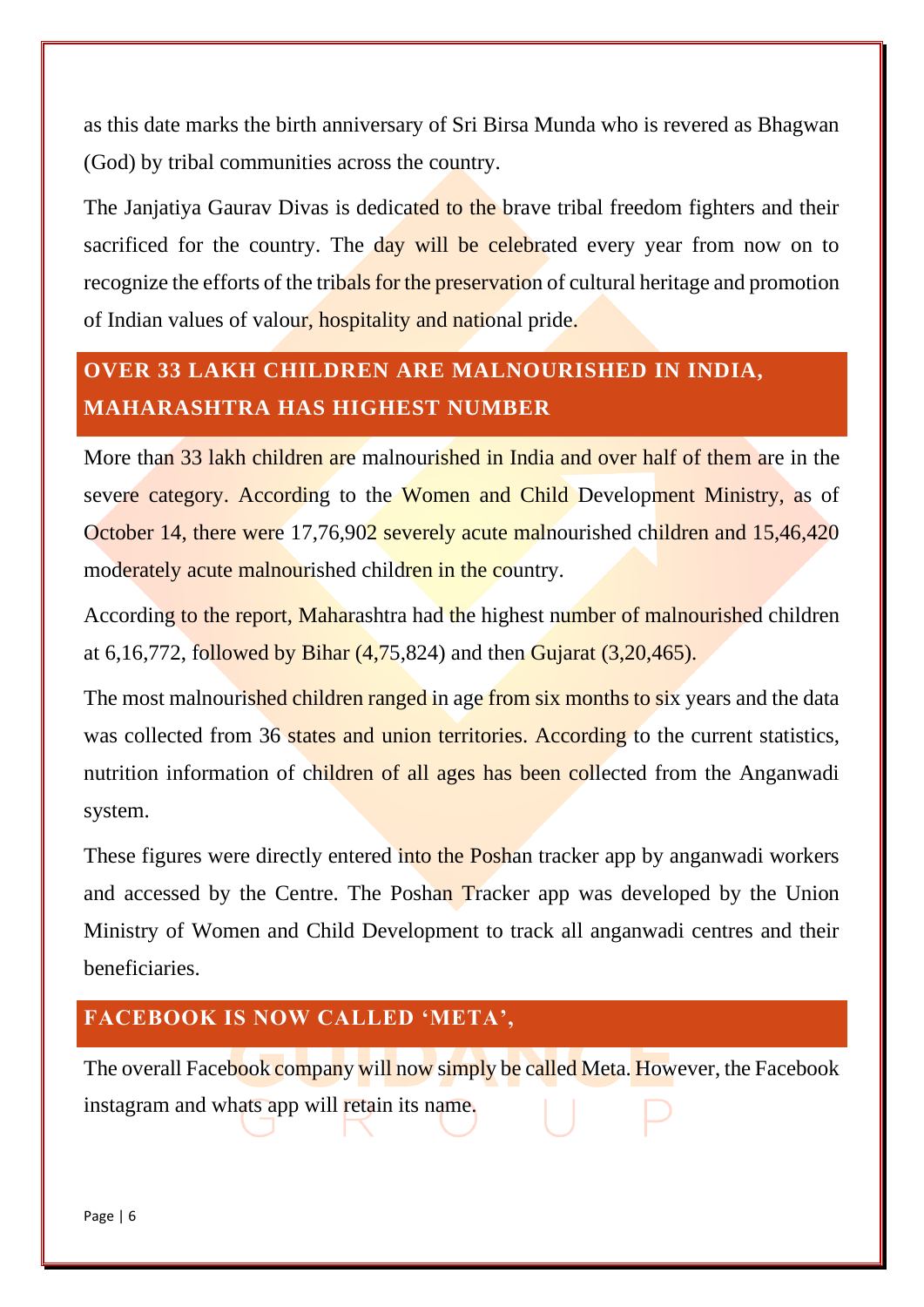The new name also invites people to participate in its "next chapter" - a 3D journey into the metaverse, which it sees as the future of the internet.

The word "meta" comes from the Greek word meaning "beyond".

#### <span id="page-7-0"></span>**WHAT IS THE METAVERSE?**

Metaverse is a broad term. It generally refers to shared virtual world environments which people can access via the internet.

The term can refer to digital spaces which are made more lifelike by the use of virtual reality (VR) or augmented reality (AR).

Some people also use the word metaverse to describe gaming worlds, in which users have a character that can walk around and interact with other players.

#### <span id="page-7-1"></span>**SAMUDRAYAAN**

Recently, the Ministry of Earth Sciences (MoES) has launched India's first manned ocean mission "Samudrayaan" in Chennai.

With this Unique Ocean Mission, India joined the elite club of nations such as the US, Russia, France, Japan, and China to have niche technology and vehicles to carry out subsea activities.

#### <span id="page-7-2"></span>**KEY POINTS**

It is India's first unique manned ocean mission that aims to send men into the deep sea in a submersible vehicle for deep-ocean exploration and mining of rare minerals.

It will send three persons in a manned submersible vehicle MATSYA 6000 to a depth of 6000 metres into the sea for deep underwater studies.

Submarines go only about 200 metres.

It is a part of the Rs 6000-crores Deep Ocean Mission.

#### <span id="page-7-3"></span>**DEEP OCEAN MISSION**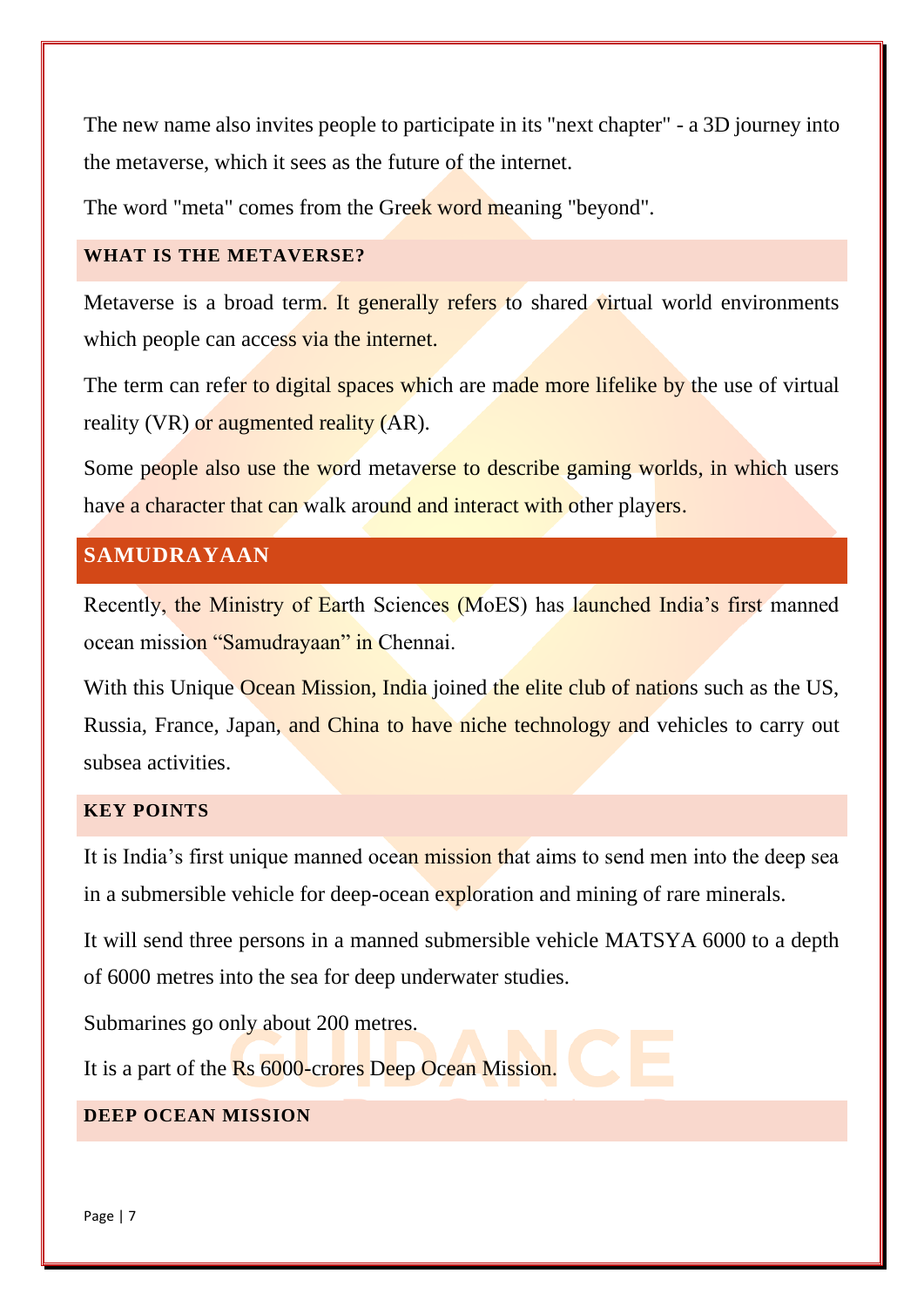It was approved in June 2021 by the (MoES). It aims to explore the deep ocean for resources, develop deep-sea technologies for sustainable use of ocean resources, and support the Blue Economy Initiatives of the Indian Government.

The cost of the Mission has been estimated at Rs. 4,077 crores over a five-year period and will be implemented in phases.

#### <span id="page-8-0"></span>**MATSYA 6000:**

It is an indigenously developed manned submersible vehicle.

It will facilitate the MoES in conducting deep ocean exploration of resources such as gas hydrates, polymetallic manganese nodules, hydro-thermal sulfides, and cobalt crusts which are located at an approximate depth between 1000 and 5500 metres.

Polymetallic nodules, also called manganese nodules, are mineral concretions on the sea bottom formed of concentric layers of iron and manganese hydroxides around a core.

#### <span id="page-8-1"></span>**SIGNIFICANCE:**

This will open up more growth avenues to explore ocean resources for clean energy, drinking water, and blue economy.

Developed countries have already carried out similar ocean missions. India is the 1st country among the developing nations to carry out a deep ocean mission.

#### <span id="page-8-2"></span>**PORTALS AND APPS**

| <b>Sr</b><br>$\mathbf{n}$ | app/<br>name           | portal Started by                                         | Purpose                                                                                                                        |
|---------------------------|------------------------|-----------------------------------------------------------|--------------------------------------------------------------------------------------------------------------------------------|
|                           | WhistleBlower   Indian | Energy<br><b>Development</b><br>Ltd.<br>Agency<br>(IREDA) | Renewable To help the IREDA employees to raise<br>concerns related to fraud, corruption,<br>abuse of power among other things. |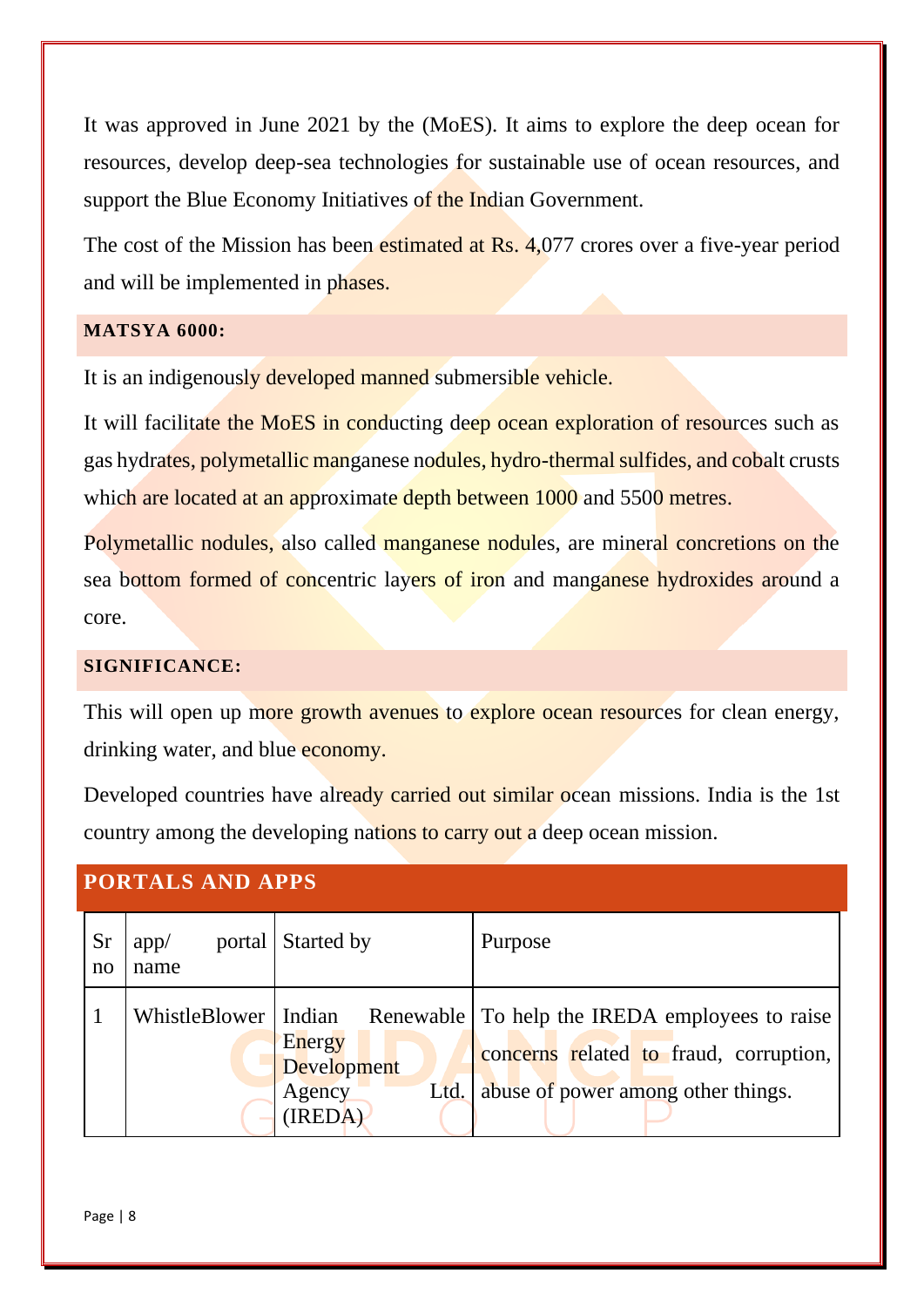| $\overline{2}$ | Uttam Beej | Haryana Govt | The portal will provide transparency in<br>seed production programme<br>the<br>arranged by both the Government and<br>private seed producing agencies and<br>ensure the quality of certified seeds. |
|----------------|------------|--------------|-----------------------------------------------------------------------------------------------------------------------------------------------------------------------------------------------------|
|                |            |              | This seed portal has been linked with<br>Meri Fasal Mera Byora Portal and<br>Family Identity Card ID.                                                                                               |
|                |            |              | Farmers will now get good high-quality<br>seeds, which can improve<br>their<br>manufacturing and revenue. Along with<br>authorities' businesses, non-public visa<br>businesses will even register.  |

#### <span id="page-9-0"></span>**ONE SUN, ONE WORLD, ONE GRID**

The untapped potential of the sun is well known  $-$  all the energy humanity uses in a year is equal to the energy that reaches the earth from the sun in a single hour. The sun never sets – every hour, half the planet is bathed in sunshine. By trading energy from sun, wind and water across borders, we can deliver more than enough clean energy to meet the needs of everyone on earth. To meet the sheer scale of the challenge, efforts need to be brought together and supplemented to create a more interconnected global grid. We call this vision: One Sun One World One Grid.

This initiative was announced on the second day of COP26 by India and the United Kingdom to tap solar energy and have it travel seamlessly across borders.

The initiative brings together the International Solar Alliance and the UK's green grid initiative and complements India's focus on harnessing the sun's energy.

Members of the Green Grids Initiative – One Sun One World One Grid Steering Committee: Australia, France, India, United States of America, United Kingdom

#### <span id="page-9-1"></span>**IMPLEMENTATION:**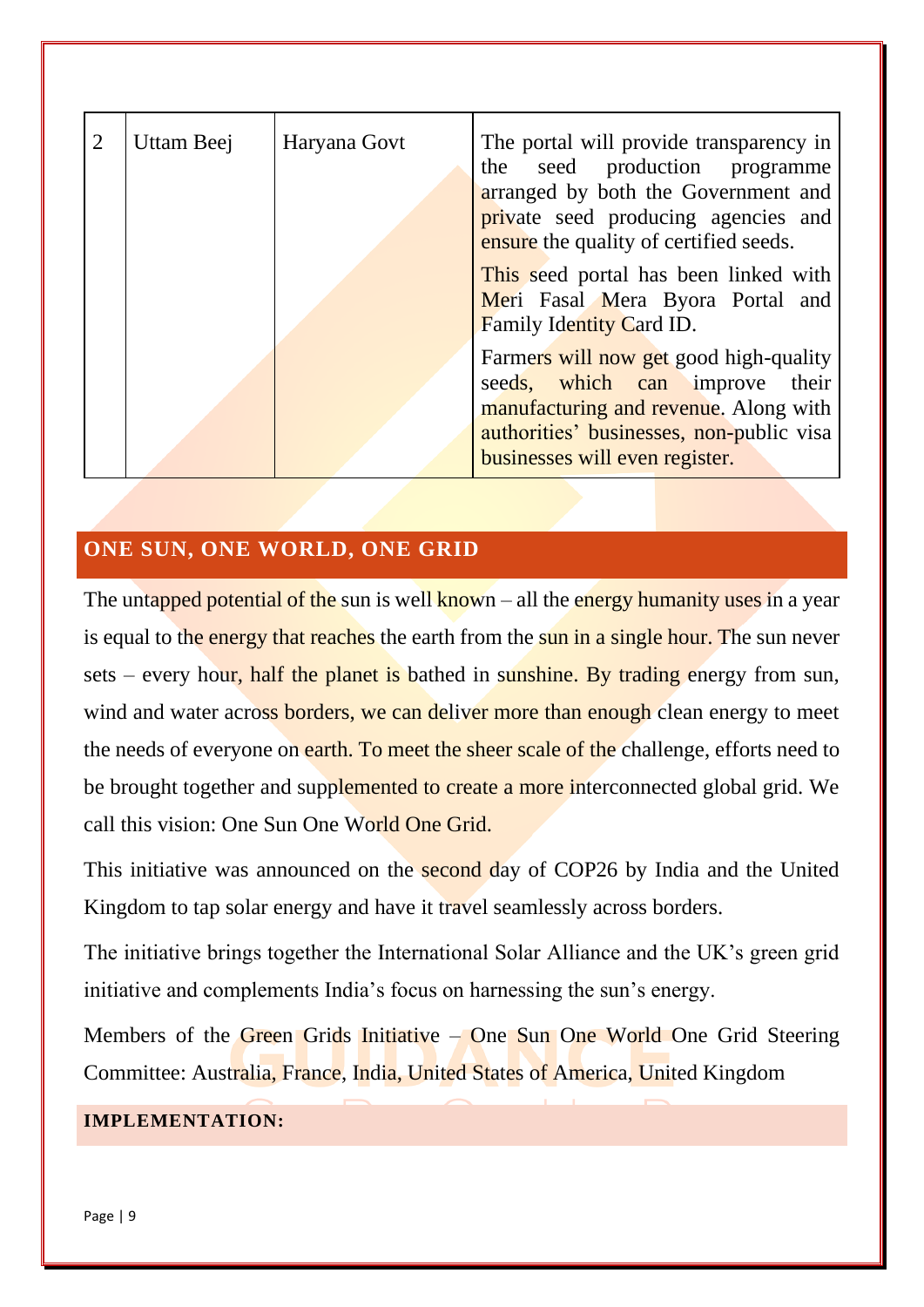A Ministerial Steering Group will work towards accelerating the making of large solar power stations and wind farms in the best locations, linked together by continental-scale grids crossing national borders.

The Ministerial Steering Group includes France, India, the United Kingdom and the United States, and will also have representatives from Africa, the Gulf, Latin America and Southeast Asia.

#### <span id="page-10-0"></span>**GLOBAL METHANE PLEDGE**

The Global Methane Pledge was launched on November 2, 2021 at the ongoing UN COP26 climate conference in Glasgow.

over 90 countries have signed this pledge, which is an effort led jointly by the United **States and the European Union.** 

Methane is the second-most abundant greenhouse gas in the atmosphere, after carbon dioxide.

#### <span id="page-10-1"></span>**WHAT IS THE GLOBAL METHANE PLEDGE?**

The pledge was first announced in September by the US and EU, and is essentially an agreement to reduce global methane emissions. One of the central aims of this agreement is to cut down methane emissions by up to 30 per cent from 2020 levels by the year 2030.

#### <span id="page-10-2"></span>**METHANE'S CONTRIBUTION TO GLOBAL TEMPERATURE**

According to the latest Intergovernmental Panel on Climate Change report, methane accounts for about half of the 1.0 degrees Celsius net rise in global average temperature since the pre-industrial era.

#### <span id="page-10-3"></span>**METHANE**

According to the UN, 25 percent of the warming that the world is experiencing today is because of methane, a greenhouse gas, which is also a component of natural gas.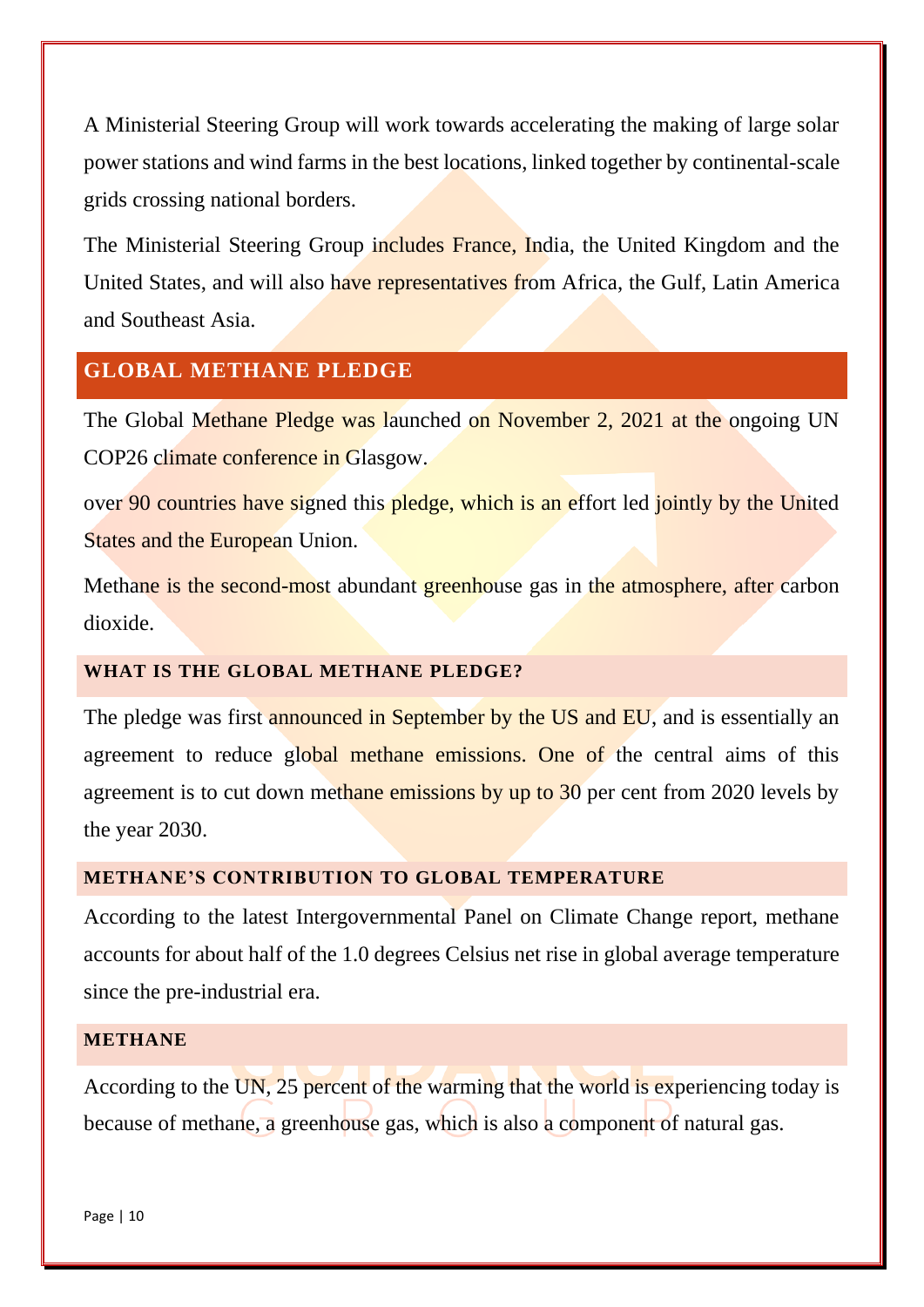There are various sources of methane including human and natural sources. Human sources of methane include landfills, oil and natural gas systems, agricultural activities, coal mining, wastewater treatment, and certain industrial processes. Human sources accounts for 60 percent of the global methane emissions, among which Oil  $\&$  gas sectors are the largest contributor.

According to the International Energy Agency (IEA), methane has a much shorter atmospheric lifetime of 12 years as compared to centuries for CO2.

#### <span id="page-11-0"></span>**WHY IS DEALING WITH METHANE IMPORTANT FOR CLIMATE CHANGE?**

Methane is a much more potent greenhouse gas simply because it absorbs more energy while it is in the atmosphere.

The IEA has also said that more than 75 percent of methane emissions can be mitigated with the technology that exists today, and that up to 40 per cent of this can be done at no additional costs.

# <span id="page-11-1"></span>**INDIAN COAST GUARD SHIP (ICGS) 'SARTHAK' DEDICATED TO THE NATION**

A new Indian Coast Guard Ship (ICGS) 'Sarthak' was dedicated to the nation on October 28, 2021 at Goa. It will be based at Porbandar in Gujarat.

#### <span id="page-11-2"></span>**ABOUT THE ICGS SARTHAK:**

ICGS Sarthak is fourth in the series of five Offshore Patrol Vessels (OPVs) being built by Goa Shipyard Limited for the ICG, to boost maritime safety and security of India.

The 105-meter-long ship displacing 2,450 tons is propelled by two 9,100-kilowatt diesel engines designed to attain a maximum speed of 26 knots.

The ship is fitted with state-of-the-art equipment, machinery, sensors and weapons which enables it to function as a command platform and undertake mandated Coast Guard charter of duties including search & rescue, combating maritime crimes and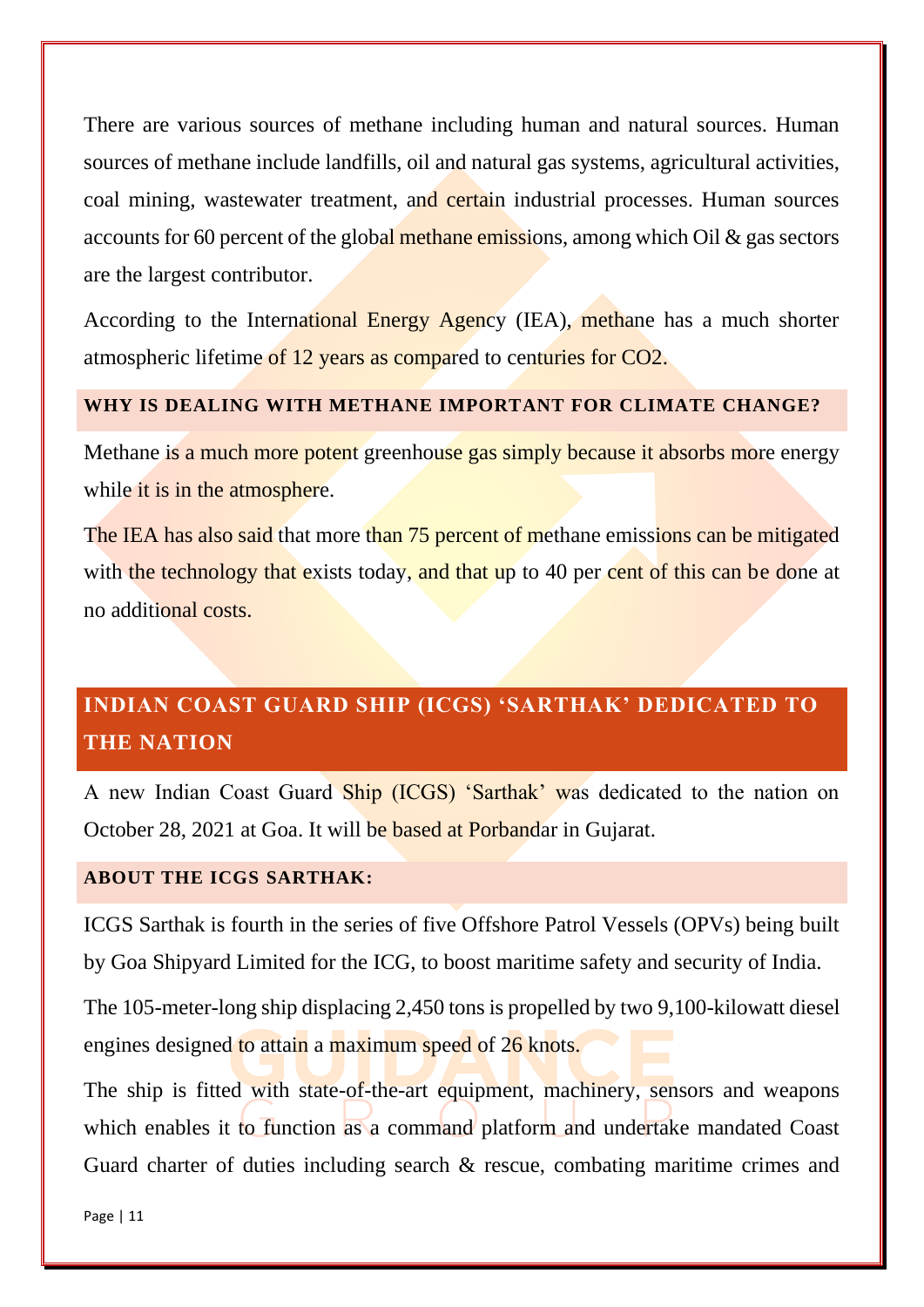preserving & protecting the marine environment. Indian Coast Guard is a pioneer in inducting indigenous platforms and ICGS Sarthak is a glowing example of 'Atmanirbhar Bharat'

#### <span id="page-12-0"></span>**INDIAN NAVY RECEIVED 4TH SCORPENE SUBMARINE 'VELA'**

Indian Navy has taken the delivery of its fourth Scorpaene-class submarine. The vessel has been named 'Vela'. INS Vela is known to have advanced stealth and combat capabilities when it comes to engaging with the enemy.

Project – 75 includes construction of six submarines of Scorpene design. These submarines are being constructed at Mazagon Dock Shipbuilders Limited (MDL) Mumbai, under collaboration with M/s Naval Group, France.

The first submarine, INS Kalvari was commissioned in December 2017. The second one, INS Khanderi was commissioned in September 2019. The third submarine, INS Karanj was commissioned on March 10, 2021. INS Vela, the fourth in the series, was launched in May 2019.

The fifth one, INS Vagir, was launched in November 2020 and has commenced harbour trials. It is expected to go for its maiden surface sortie in December 2021. The sixth submarine, INS Vagsheer, is in the advanced stage of outfitting.

#### <span id="page-12-1"></span>**MILITARY EXERCISE**

| N <sub>0</sub> | Name                           | Countries | When and Where                                             |
|----------------|--------------------------------|-----------|------------------------------------------------------------|
|                | SHAKTI (army)   India-France   |           | $\int$ 6 <sup>th</sup> edition, 15 to 26 Nov 2021, Frejus, |
|                |                                |           | France                                                     |
|                | CORPAT (navy)   India Thailand |           | $\sqrt{32^{nd}}$ edition 12 to 14 Nov 2021                 |
|                |                                |           | International Maritime Boundary Line                       |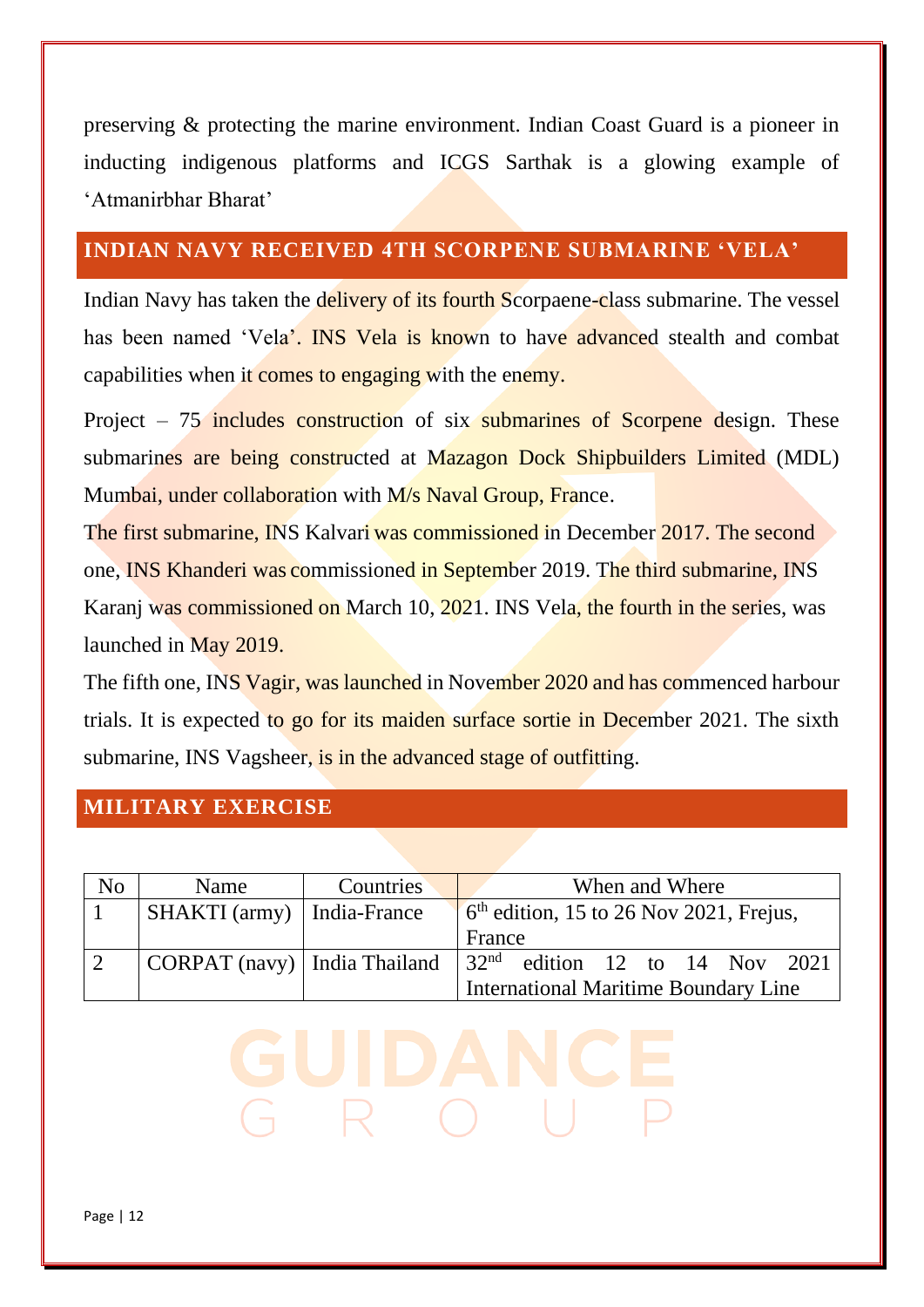#### <span id="page-13-0"></span>**COVID NEWS**

#### <span id="page-13-1"></span>**BRITAIN APPROVES WORLD'S FIRST ORAL PILL TO TREAT COVID-19**

Britain's health regulators have approved the world's first pill to treat cases of symptomatic COVID-19. Medicines and Healthcare Products Regulatory Agency (MHRA) said, the antiviral molnupiravir has been found to be safe and effective at reducing the risk of hospitalisation and death in people with mild to moderate COVID-19, who are at increased risk of developing the disease.

#### <span id="page-13-2"></span>**COVAXIN**

the World Health Organization (WHO) issued an emergency use listing (EUL) for COVAXIN (developed by Bharat Biotech)

The vaccine is formulated from an inactivated SARS-CoV-2 antigen and is presented in single dose vials and multidose vials of 5, 10 and 20 doses.

The SAGE recommended use of the vaccine in two doses, with a dose interval of four weeks, in all age groups 18 and above. COVAXIN was found to have 78% efficacy against COVID-19 of any severity, 14 or more days after the second dose, and is extremely suitable for low- and middle-income countries due to easy storage requirements.

#### <span id="page-13-3"></span>**DISEASES IN NEWS**

#### <span id="page-13-4"></span>**RICE BLAST DISEASE**

A fungal infection affecting paddy called Rice blast, is affecting farmers who had grown "Manuvarna rice".

anuvarna rice is a brand-new rice selection, that Kerala Agricultural College has launched across more than 250 acres in Wayanad district.

This new brand rice was cultivated by president of Cheekkallur Padashekhara Samiti, Kesava Marar, on 70 acres of rented land after a study showed that this brand had given larger yields as compared to standard rice varieties.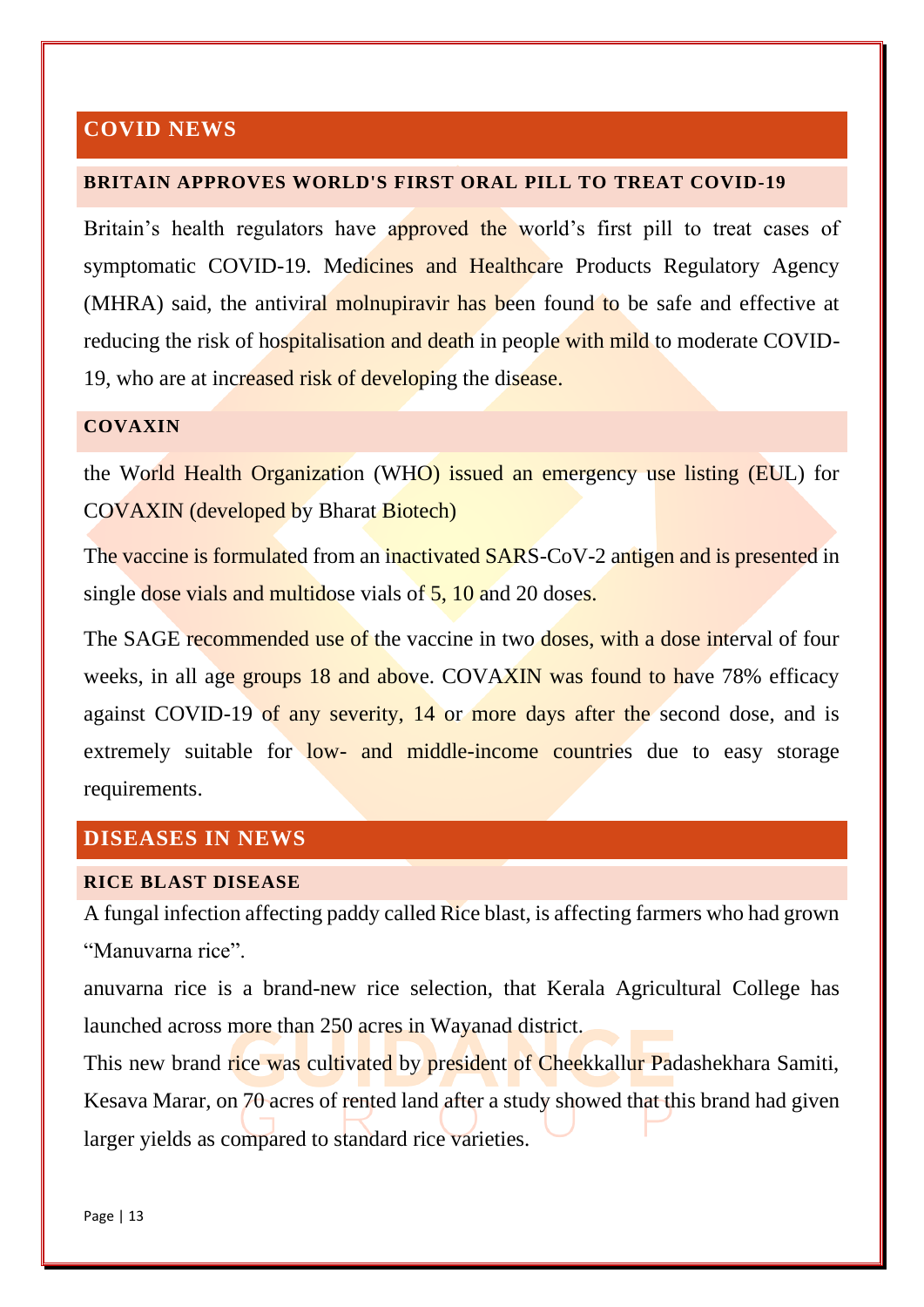#### <span id="page-14-0"></span>**NOROVIRUS CONFIRMED IN WAYANAD, KERALA**

Norovirus is an animal-borne disease. It is transmitted through contaminated water and food.

Following the confirmation of case, Health Minister Veena George issued guidelines and urged people to be vigilant for the same.

People were directed to intensify preventive activities and to spread awareness regarding the disease.

Norovirus are a group of viruses, causing gastrointestinal illness. Virus causes inflammation in lining of the stomach & intestines, severe vomiting and diarrhoea. The virus does not significantly affect healthy people. However, it can seriously affect elderly, young children, and people with other comorbidities.

#### <span id="page-14-1"></span>**SAMBHAV**

The Ministry of Micro, Small & Medium Enterprises (MSME) has launched an e-National Level Awareness Programme SAMBHAV.

Union MSME Minister Narayan Rane launched the e-National Awareness Program 2021 'Sambhav' in New Delhi.

#### <span id="page-14-2"></span>**OBJECTIVE:**

It is a mass outreach programme under the Ministry of MSME in which students from different colleges/ITIs from all parts of the country will be encouraged by 130 field offices of the Ministry to take up entrepreneurship.

Awareness programs will be conducted in more than 1,300 colleges across the country in which 1,50,000 students are expected to participate.

During the campaign the college students will be made aware of the various schemes being implemented by the Ministry of MSME through Audio/Video film presentations.

To promote engagement of the youth in promoting entrepreneurship, boost domestic manufacturing with a view to push economic growth.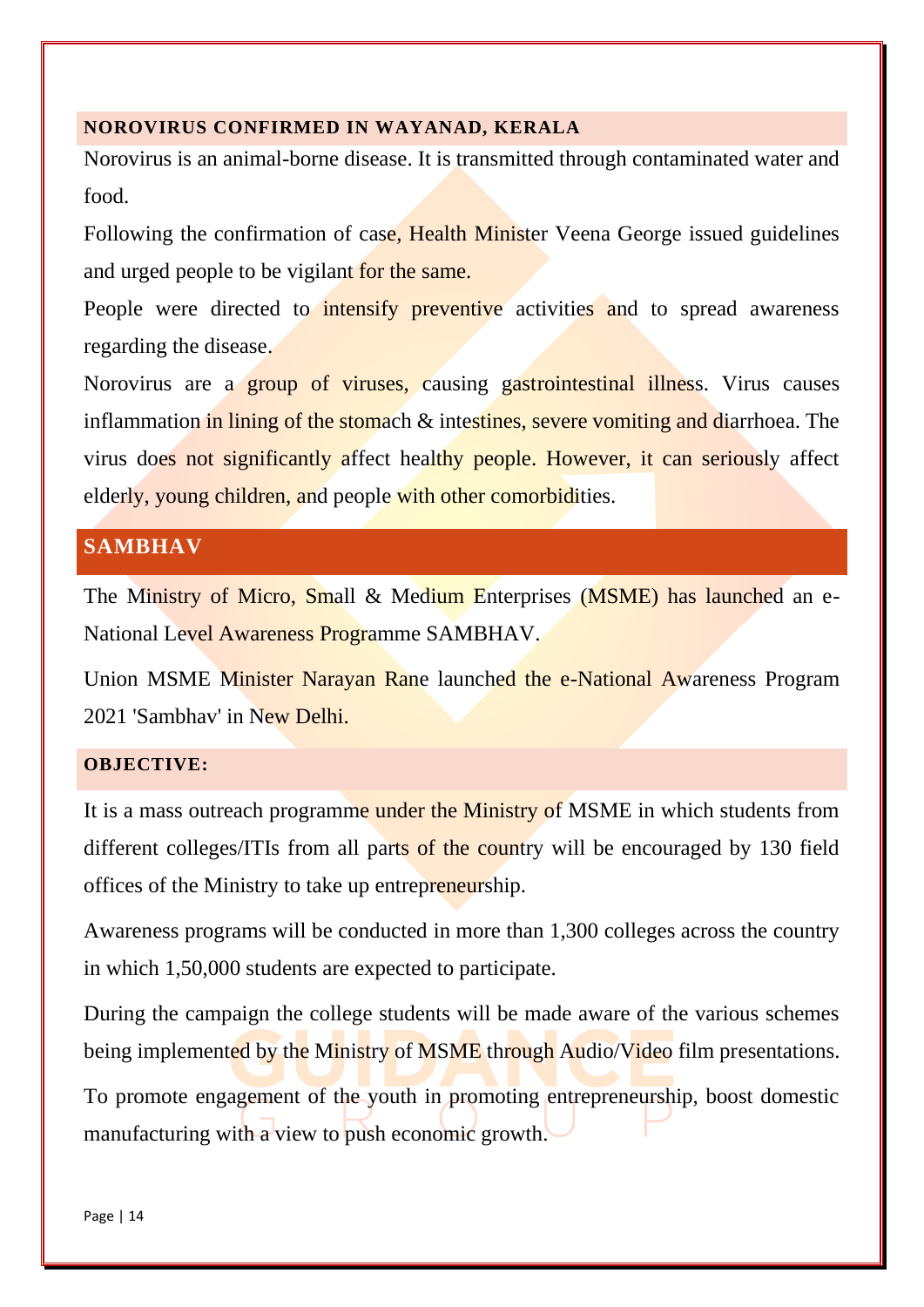#### <span id="page-15-0"></span>**MISSION YUVA SWASTHYA**

'Mission Yuva Swasthya' is being implemented in colleges in Maharashtra for vaccination.

Many students in the state are yet to be vaccinated against corona, which is hurting their actual college attendance. Therefore, with the help of the Public Health Department, a "Mission Yuva Swasthyah' will be undertaken for vaccination in colleges, said Higher and Technical Education Minister Uday Samant at a press conference in Pune on Saturday.

The campaign will be implemented in 5,000 colleges and universities in the state from October 25 to November 2. The campaign aims to vaccinate about 4 million students in the state. Remaining students will again be given priority for vaccination after Diwali.

#### <span id="page-15-1"></span>**DAIRY SAHAKAR SCHEME**

Union Home Minister Amit Shah launched the Dairy Sahakar Scheme on 31st October, 2021. The scheme has been launched at Anand in Gujarat with the objective of creating a self-reliant India by doubling the income of farmers.

The scheme was launched with a total investment budget of Rs 5,000 crore. It will be implemented by the NCDC under the Ministry of Co-operation to realize the vision of "Cooperation to Prosperity"

NCDC will provide financial assistance to eligible cooperatives for activities such as milk procurement, cattle development, quality assurance, branding, packaging, transportation, storage of milk and milk products and export of dairy products.

#### <span id="page-15-2"></span>**HAR GHAR DASKTA**

Har Ghar Dastak campaign to start soon in the poor performing districts to enthuse and motivate people towards full COVID vaccination.

Government has asked the States and Union Territories to expedite areas where the coverage of first and second dose vaccinations is lower than the national average.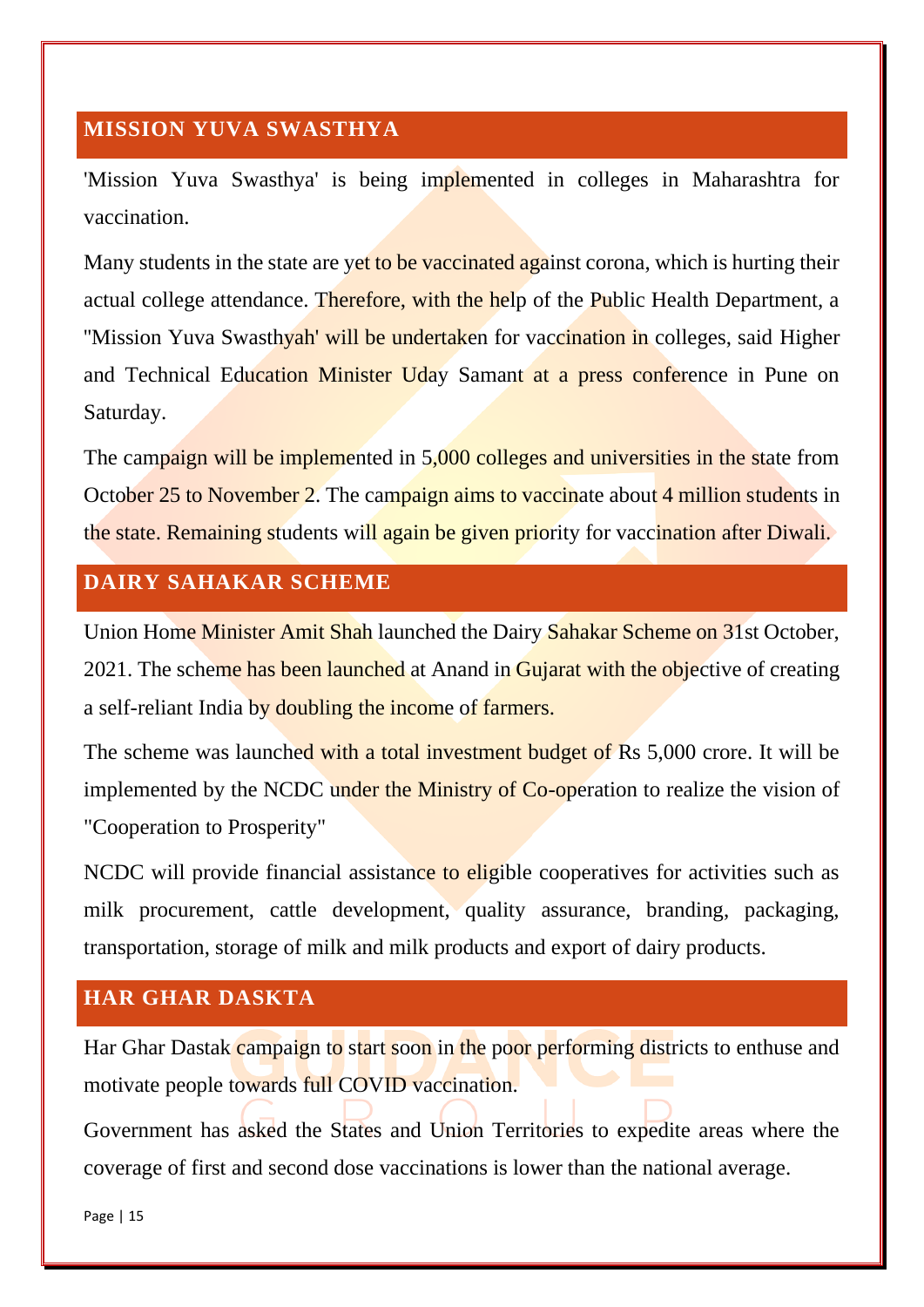The 'Har Ghar Dastak' campaign will be launched with the objective of increasing the Covid-19 vaccination campaign.

As part of the campaign, vaccine vans were launched and reviewed daily

#### <span id="page-16-0"></span>**VACCINE COVERAGE**

As of October 27, 2021, 10.38 crore people in 17 states of India have not yet received the second dose of the vaccine. More than 1.6 crore people are from Uttar Pradesh, 1.1 crore from Madhya Pradesh and 76 lakh from Maharashtra.

#### <span id="page-16-1"></span>**CUT-OFF FOR VACCINE COVERAGE**

The central government has fixed a cut-off of 77% for the first dose and 33% for the second dose. This statistic is also the national average of the first and second shots, respectively.

#### <span id="page-16-2"></span>**OTHER STEPS TO PROMOTE VACCINATION**

The Center is taking special initiative to sensitize the people and make them aware that Covid-19 is a preventive Covid-19 vaccine.

State under focus

Bihar, Jharkhand, West Bengal and Uttar Pradesh are focusing on low vaccination rates. For example, in Bihar, vaccination coverage is 39% for the first dose and 13% for the second dose.

#### <span id="page-16-3"></span>**VIRBHRADKALI TARARANI SWAYAMSIDDHA YOJANA**

Rural Development Minister Hasan Mushrif has taken the initiative to implement the Virbhradkali Tararani Swayamsiddha Yojana for widowed women to provide them with a source of income and a decent livelihood.

• Through the Maharashtra State Rural Livelihoods Campaign (UMED), efforts are being made to create a conducive environment for the poor and vulnerable women in rural areas to lead prosperous and self-respecting as well as secure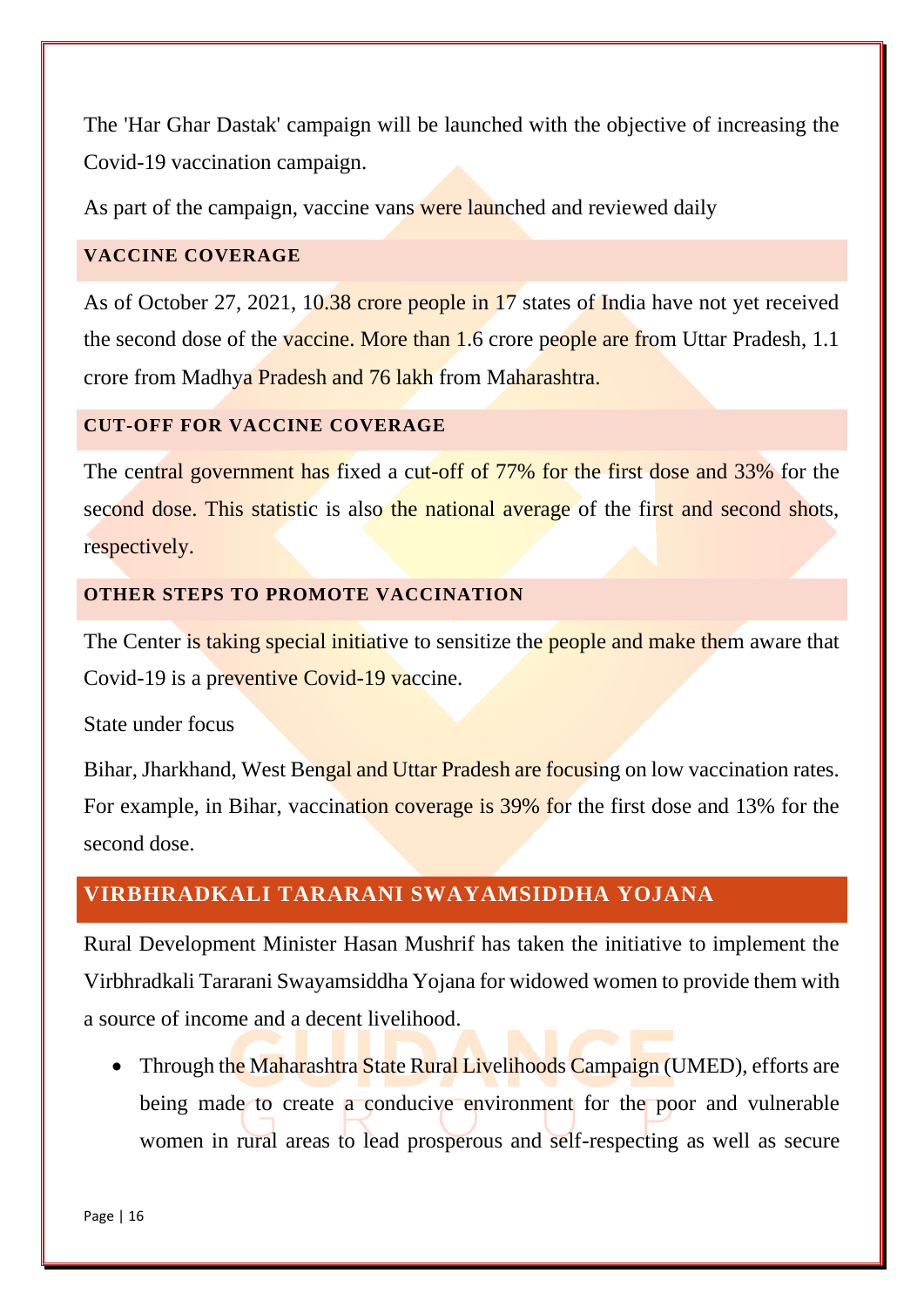livelihood opportunities. As a part of this, the government has given approval to implement this scheme through action confluence in various schemes.

- Single / widowed women will be given priority in SHGs.
- As per the rules of Reserve Bank of India, a separate self-help group of at least five women members of single / widowed women will be set up as a special case. They will be provided the benefits of Maharashtra State Rural Livelihood Mission.
- Members of this group will also be given priority to pay revolving funds and community investment funds.
- These women will also be provided interest free loans to pay Rs 342 for PMJJBY (Pradhan Mantri Jeevan Jyoti Vima Yojana) and PMSBY (Pradhan Mantri Suraksha Vima Yojana).
- Eligible women will be included in the Mahatma Phule Janaarogya Yojana to avail the benefits of Arogya Vima Yojana
- Employment and self-employment opportunities will also be given priority to single / widowed women through Umed.
- Priority will also be given to these women as well as young men and women in the age group of 18 to 35 years in their families through training through Deen Dayal Upadhyay Grameen Kaushalya Yojana.
- Under the RCT scheme, young people in the age group of 18 to 45 years will be provided free and residential training in various occupations such as 10 to 45 days of agricultural training, processing industry training, productive training.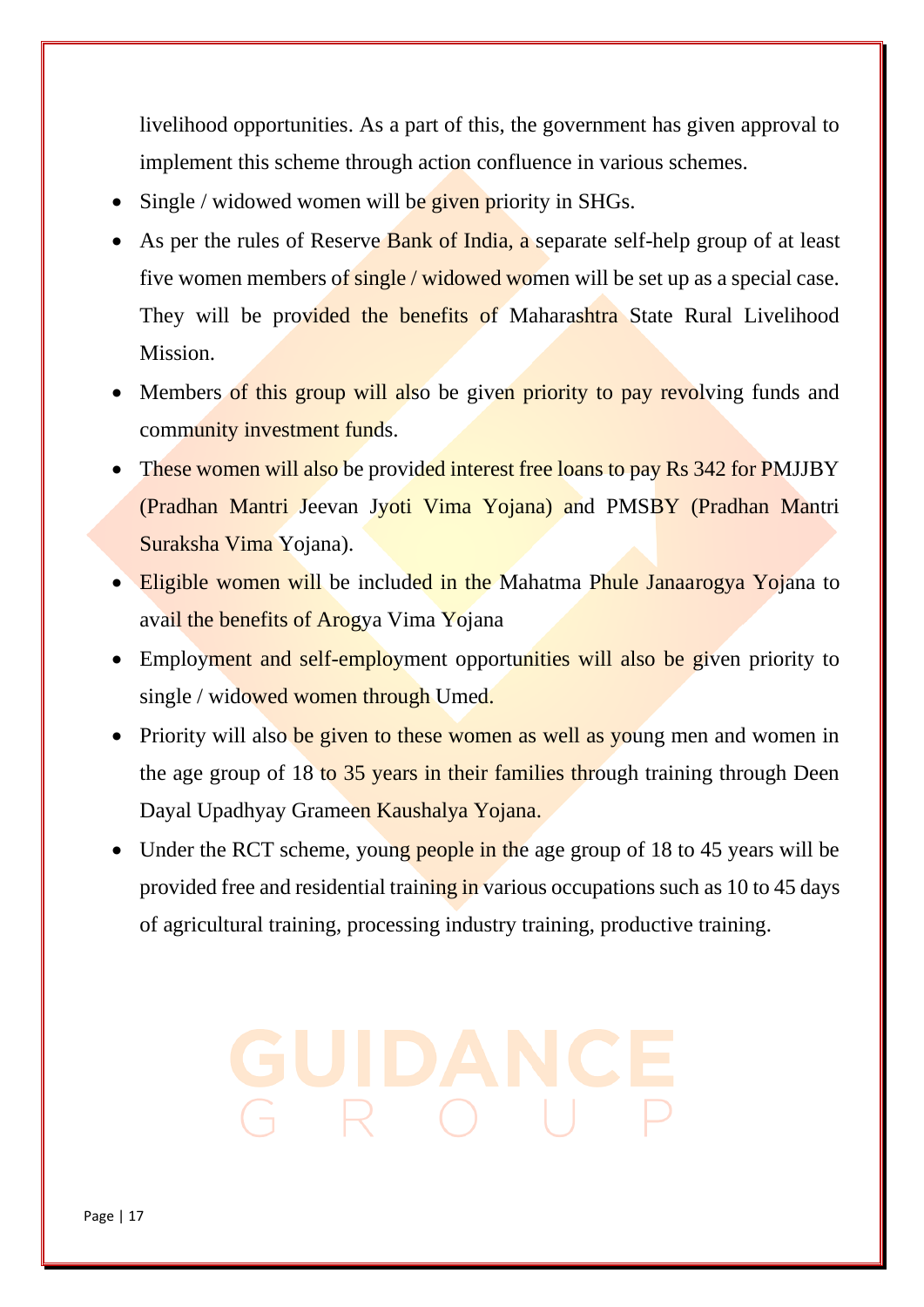#### <span id="page-18-0"></span>**MAHARASHTRA ELECTRIC VEHICLE POLICY, 2021**

#### <span id="page-18-1"></span>**VISION**

- 1) Adoption of sustainable and clean mobility solutions in Maharashtra.
- 2) Transform Maharashtra into a leading state in terms of adoption of electric vehicles in the country.
- 3) Retain Maharashtra's leadership in automotive manufacturing in India.

#### <span id="page-18-2"></span>**MISSION**

- 1) To bring a transition in the transportation ecosystem of Maharashtra by creating demand for the purchase and use of electric vehicles (EVs) in the state through demand-side initiatives.
- 2) To stimulate manufacturing of electric vehicles in the state through a set of supply-side initiatives that aim to attract investment, facilitate the establishment of manufacturing units, and encourage the production of electric vehicles, electric vehicle components including Advance Chemistry Cell (ACC) batteries, electric vehicle supply equipment (EVSE) and recycling industry.

#### <span id="page-18-3"></span>**POLICY OBJECTIVES**

- 1) The primary objective of Maharashtra Electric Vehicle Policy 2021 is to accelerate adoption of Battery Electric Vehicles (BEVs) in the state so that they contribute to 10% of new vehicle registrations by 2025.
- 2) In the six targeted urban agglomerations i.e., Mumbai, Pune, Nagpur, Nashik, Aurangabad and Amravati in the state, achieve 25% electrification of public transport.
- 3) In the six targeted urban agglomerations i.e., Mumbai, Pune, Nagpur, Nashik, Aurangabad and Amravati in the state, achieve 25% electrification of fleet operators, fleet aggregators and last-mile delivery vehicles by 2025.
- 4) Transition of 15% of Maharashtra State Road Transport Corporation's (MSRTC) existing bus fleet to electric.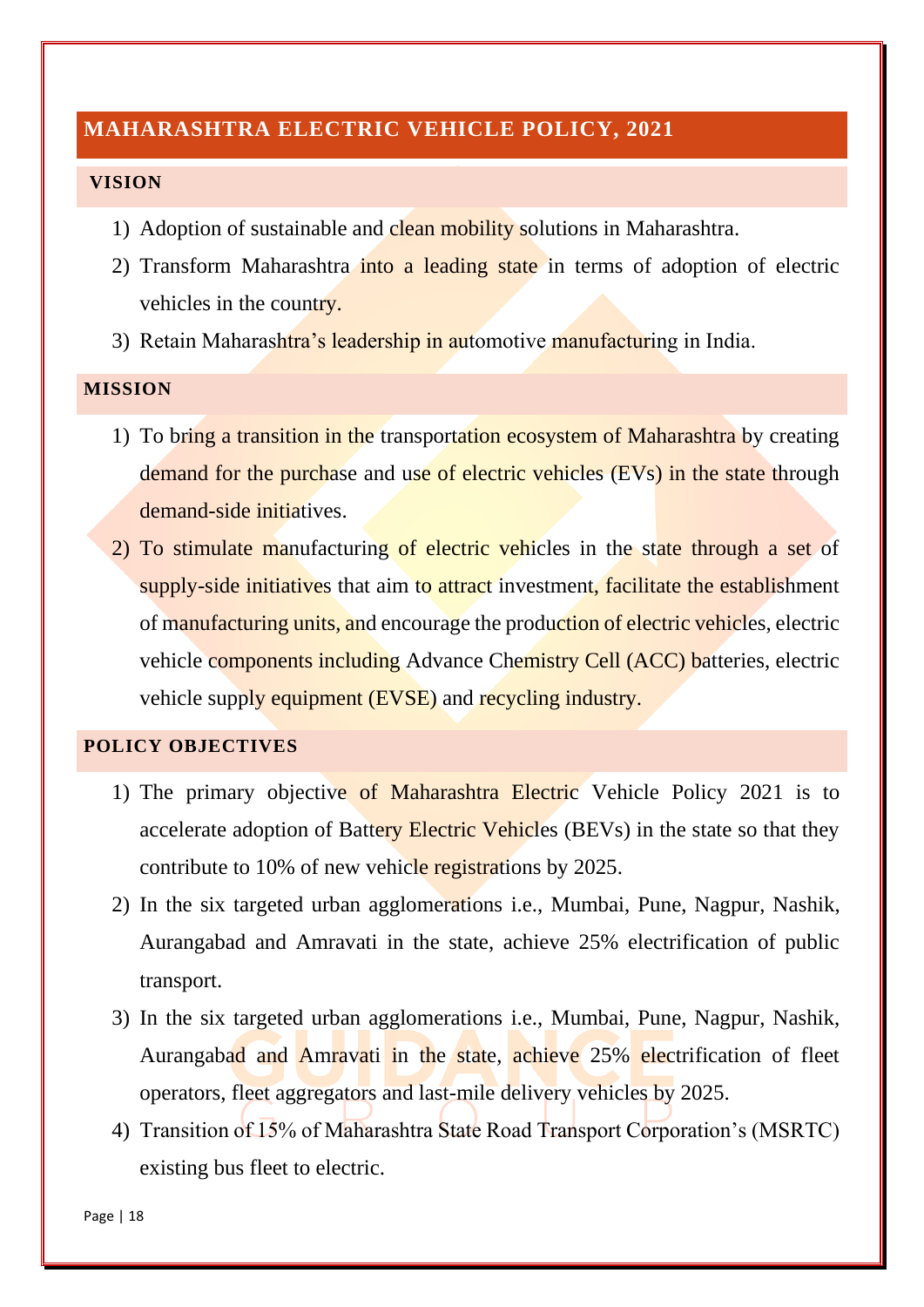- 5) Make Maharashtra the country's top producer of BEVs in India, in terms of annual production capacity.
- 6) Target establishment of at least one Gigafactory for the manufacturing of advanced chemistry cell (ACC) batteries in the state.
- 7) Promote research and development  $(R&D)$ , innovation, and skill development across the EV ecosystem in the state.

#### <span id="page-19-0"></span>**PM LAUNCHES TWO RBI INITIATIVES FOR INVESTORS**

Prime Minister Narendra Modi launched two customer-centric initiatives of the Reserve Bank of India (RBI) for investors on November 12, 2021.

The two initiatives are- RBI Retail Direct Scheme and Reserve Bank – Integrated Ombudsman Scheme.

With the launch of these scheme, India has opened up Government bond market for retails investors.

#### <span id="page-19-1"></span>**RBI RETAIL DIRECT SCHEME**

- ➢ The RBI Retail Direct Scheme will allow retail investors to invest easily in government securities.
- $\triangleright$  the scheme will allow retail investors to open and maintain their government securities account free of cost.
- $\triangleright$  The central bank said investors would have to open and maintain the Retails Direct Gilt Account or RGD with the RBI for investments in government securities.

#### <span id="page-19-2"></span>**RBI - INTEGRATED OMBUDSMAN SCHEME**

➢ The RBI Integrated Ombudsman Scheme aims to further improve the grievance redress mechanism for resolving customer complaints against entities regulated

by the central bank.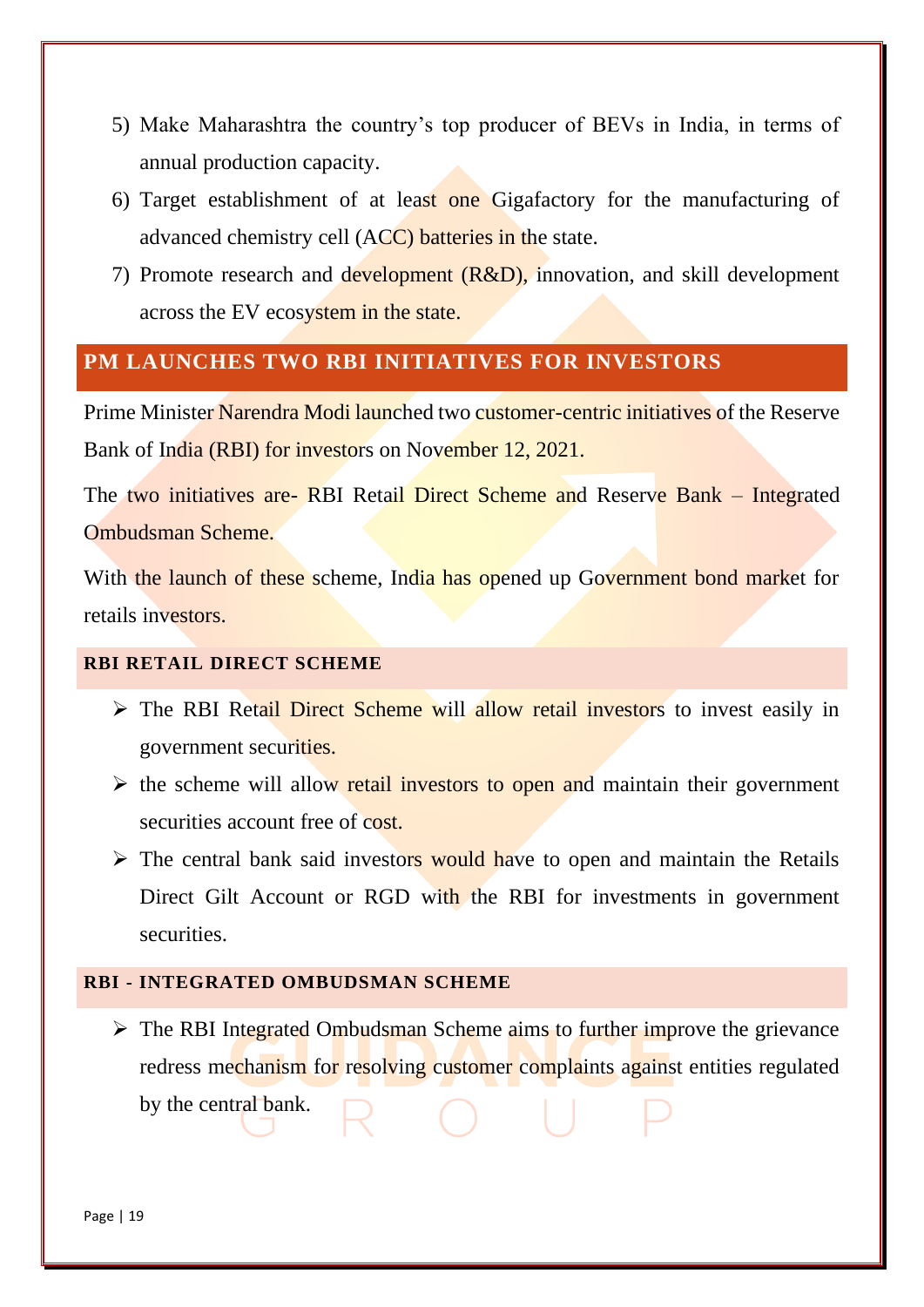➢ It may be noted that PMO said the theme of the scheme is based on "One Nation-One Ombudsman" with one portal, one email address for the customers to lodge their complaints.

#### <span id="page-20-0"></span>**THE COP 26**

The COP 26 United Nations Climate Change Conference was hosted by the UK in Glasgow from 31st October to 12th November.

The conference follows a strong signal from the Intergovernmental Panel on Climate Change (IPCC). Italy and Britain are co-hosts of COP-26.

Britain has called for decisive action to curb carbon emissions. He has also proposed to stop the sale of fuel-powered vehicles by 2040. They are also prepared to spend to prevent deforestation.

#### <span id="page-20-1"></span>**ISSUES DISCUSSED AT THE GLASGOW CONFERENCE**

Under the **Paris Agreement, world** leaders will have to consider rapidly reducing the country's carbon emissions

Approval given by all member countries to review the Carbon Emission Reduction Plan every five years.

Rich countries that are polluting the environment more should fund poor countries that are facing climate change

'Net-Zero or Carbon Neutrality

India's Commitments at the Summit: While delivering his national statement on India's behalf, the PM presented five commitments (Panchamrit) from India towards climate action at COP26.

#### <span id="page-20-2"></span>**PANCHAMRIT**

- 1) Taking India's non-fossil fuel energy capacity to 500 gigawatts (GW) by 2030.
- 2) Fulfilling 50% of India's energy requirements through renewable energy by 2030.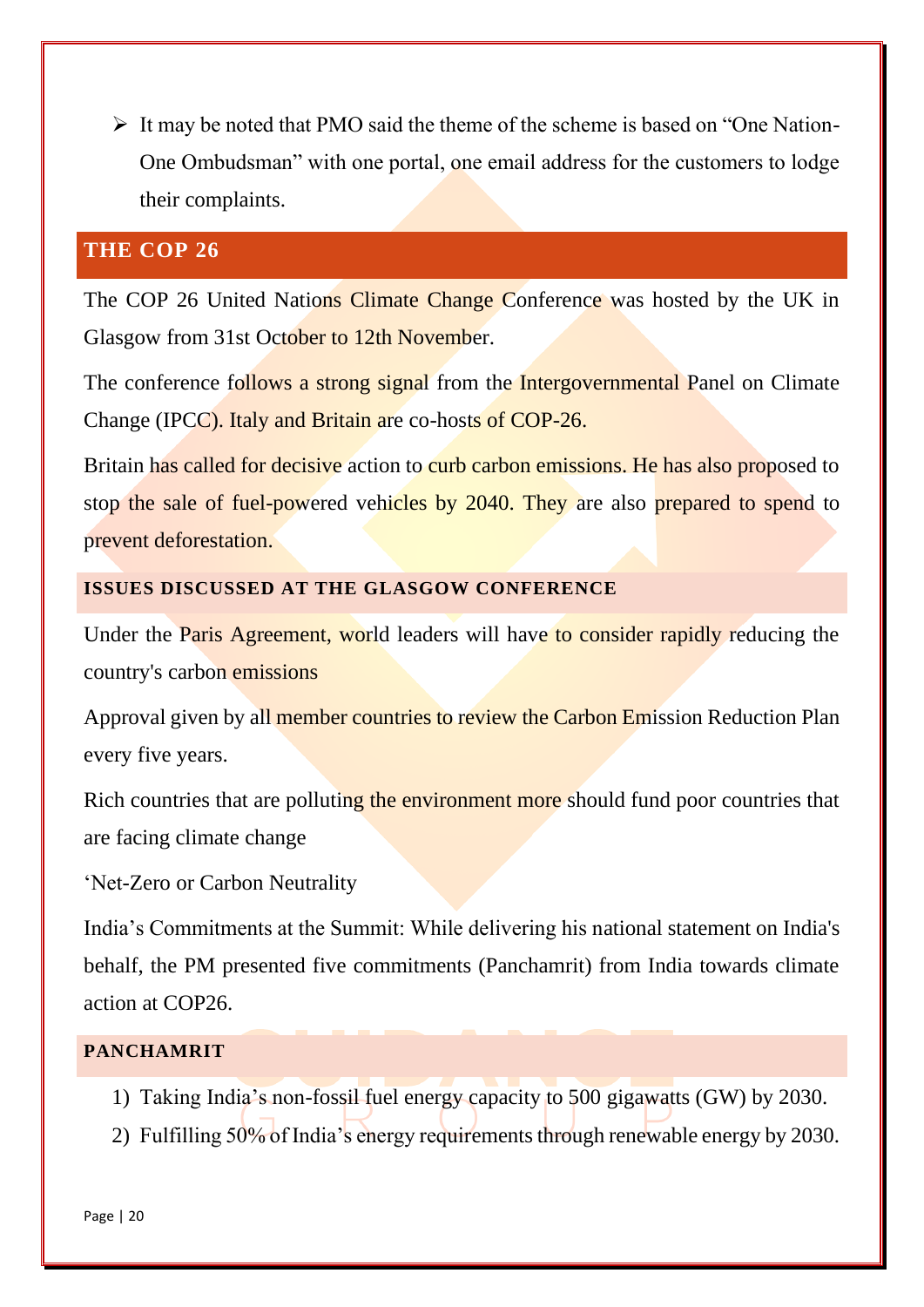- 3) Bringing down the carbon intensity of India's economy by more than 45% by 2030.
- 4) Cut down its net projected carbon emission by 1 billion tons from now until 2030.
- 5) Achieve the target of net zero carbon emission by 2070.

The UK is ready to provide India Green Guarantee to the World Bank in support of ecofriendly projects in India. As a result, India will receive 75 crores from the bank.

A similar conference on climate change was held in Berlin in 1995 with the support of the UN. The Kyoto Protocol of 1997 and the Paris Agreement of 2015 are part of it.

#### <span id="page-21-0"></span>**PARIS AGREEMENT (COP-21)**

The goal was to make special efforts to control global temperatures below two degrees Celsius and 1.5 degrees Celsius, compared to the pre-industrial era. The agreement came into force on November 4, 2016. It also aims to achieve "net-zero" carbon neutrality by the middle of the 21st century. It also called on developed countries to come to the aid of the weak and needy in the fight against climate change. Despite the signing of this agreement, fuel is being burned all over the world, trees are being cut down for development.

#### <span id="page-21-1"></span>**EGYPT TO HOST COP**27 **CLIMATE SUMMIT NEXT YEAR**

During COP26 conference in Glasgow, it was decided that Egypt will host COP27 United Nations Climate Change Conference in 2022.

Egypt will host the conference in Red Sea resort of Sharm El-Sheikh.

This decision was taken after Egypt's President Abdel Fattah al-Sisi showed in September Egypt's interest in hosting COP27 on behalf of the African continent.

Apart from that, the United Arab Emirates (UAE) was selected to host COP28 international climate conference in the year 2023.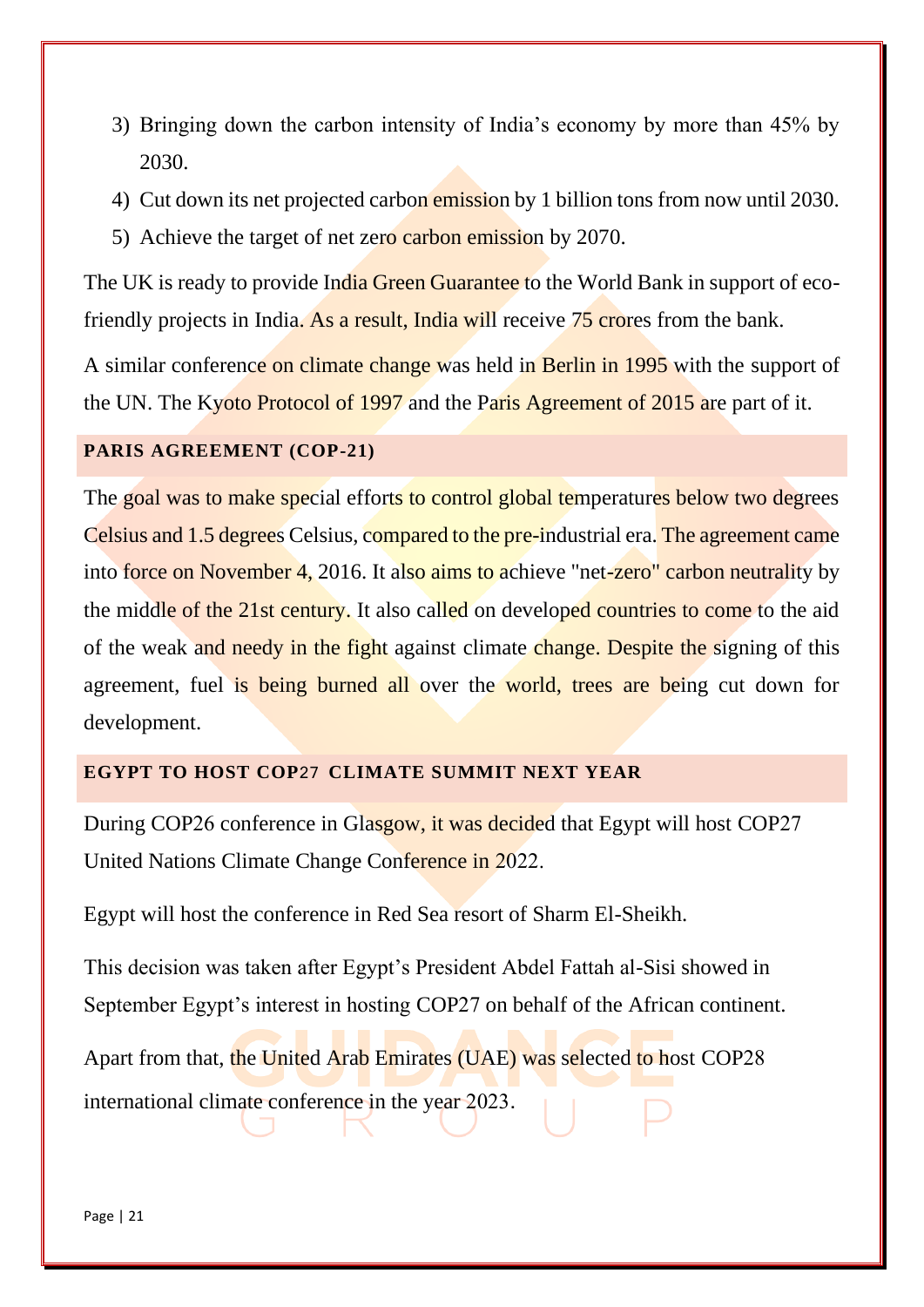# <span id="page-22-0"></span>**SOUTH AFRICAN AUTHOR DAMON GALGUT WINS BOOKER PRIZE**

South African playwright and novelist, Damon Galgut has won the 2021 Booker Prize for "The Promise", his third shortlisted novel which chronicles a family in his homeland from the late apartheid era through to Jacob Zuma's presidency. Spanning several decades, the book shows the family's growing disintegration as the country emerges into democracy.

Mr. Galgut took the prize on his third time as a finalist, for a book the judges called a "tour de force." He was previously shortlisted for "The Good Doctor" in 2003 and "In a Strange Room" in 2010, but lost both times.

#### <span id="page-22-1"></span>**THE NOMINEES**

- ➢ Anuk Arudpragasam A Passage North
- ➢ Patricia Lockwood No One Is Talking About This
- $\triangleright$  Nadifa Mohamed The Fortune Men.
- $\triangleright$  Richard Powers Bewilderment
- ➢ Maggie Shipstead Great Circle

#### <span id="page-22-2"></span>**PADMA AWARDS 2021**

The Padma Awards are India's highest civilian honors announced annually on the occasion of Republic Day. The awards are given for outstanding achievements in arts, social work, public affairs, science and engineering, trade and industry, medicine, literature and education, sports, and civil service. The Padma Awards are classified into three categories namely Padma Vibhushan, Padma Bhushan and Padma Shri.

This year, the **President** has approved 119 Padma Awards, including 7 Padma Vibhushans, 10 Padma Bhushans and 102 Padma Shri awards. The list includes 29 women, 10 foreigners and 16 posthumous award winners and 1 transgender person.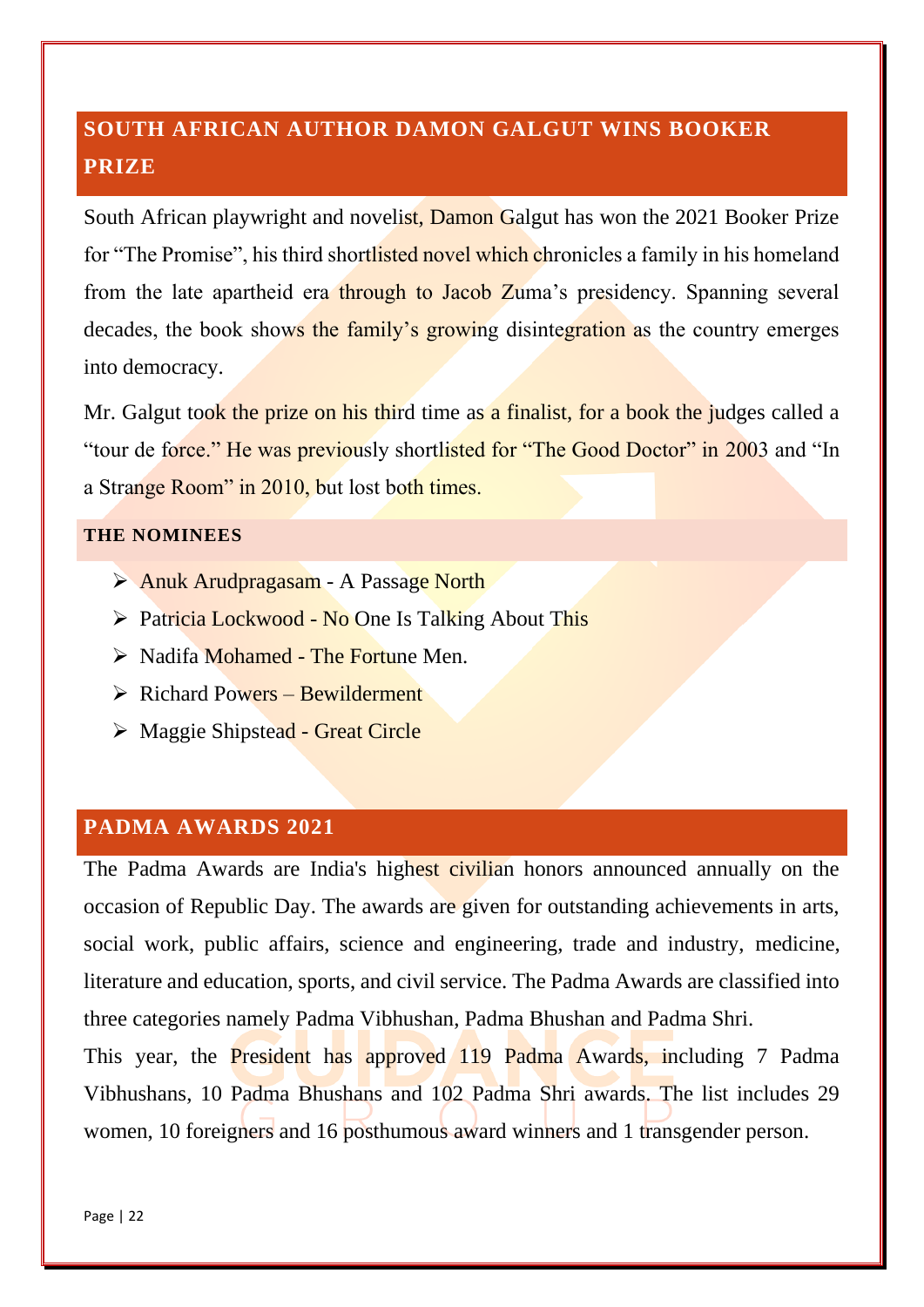#### <span id="page-23-0"></span>**PADMA VIBHUSHAN**

| No.            | Name                                    | Sector                     | Country/State     |
|----------------|-----------------------------------------|----------------------------|-------------------|
| 1              | Shinzo Abe                              | <b>Public Affairs</b>      | Japan             |
| $\overline{2}$ | SP balasubrahmanyam<br>(posthumously)   | Art                        | <b>Tamil Nadu</b> |
| 3              | Dr. Belle monappa Hegde                 | medicine                   | Karnataka         |
| $\overline{4}$ | kapani Narinder Singh<br>(posthumously) | Science and<br>Engineering | <b>USA</b>        |
| 5              | vahiduddina Khan, Maulana               | other - metaphysics        | Delhi             |
| 6              | B. B. lala                              | other-archeology           | Delhi             |
| 7              | <b>Sudarshan Sahoo</b>                  | art                        | Odisha            |

#### <span id="page-23-1"></span>**PADMA BHUSHAN**

| No.            | name                                   | sector                      | country / state   |
|----------------|----------------------------------------|-----------------------------|-------------------|
| 1              | Krishnan Nair Shanthakumaran<br>chitra | art                         | Kerala            |
| $\overline{2}$ | Tarun Gogoi (posthumously)             | public Affairs              | Assam             |
| 3              | Chandrasekhar Kambar                   | literature and<br>education | Karnataka,        |
| $\overline{4}$ | Sumitra Mahajan                        | public Affairs              | Madhya<br>Pradesh |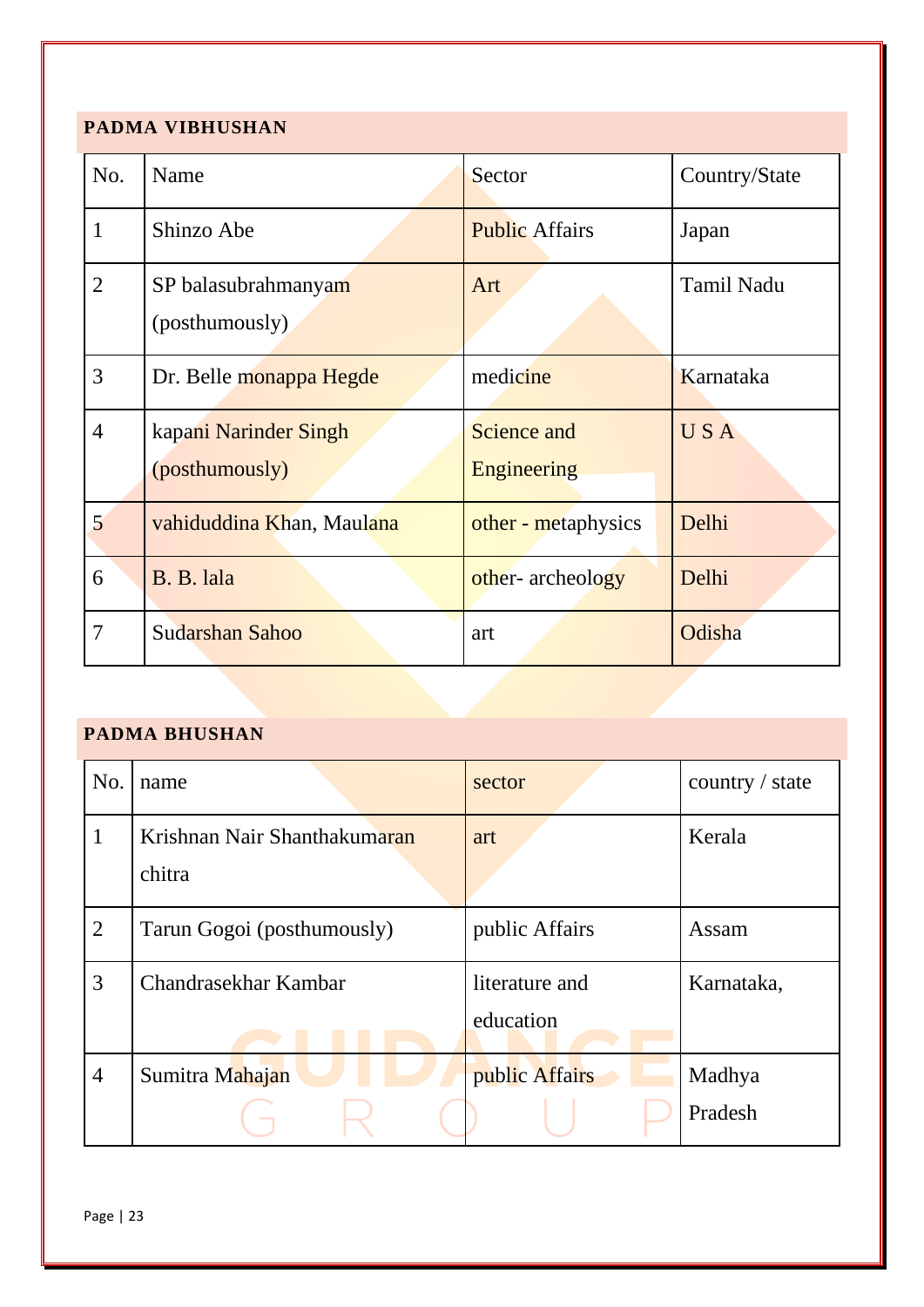| 5  | Nrupendra Mishra                | Civil Service                | <b>Uttar Pradesh</b> |
|----|---------------------------------|------------------------------|----------------------|
| 6  | Ram Vilas Paswan (posthumous)   | <b>Public Affairs</b>        | <b>Bihar</b>         |
| 7  | Keshubhai Patel (posthumous)    | <b>Public Affairs</b>        | Gujarat              |
| 8  | Kalbe Sadiq (posthumous)        | <b>Others</b> - Spiritualism | <b>Uttar Pradesh</b> |
| 9  | <b>Rajnikant Devidas Shroff</b> | Trade & Industry             | Maharashtra          |
| 10 | Tarlochan Singh                 | Publicpractice               | Haryana              |

102 persons received the Padma Shri award this year. List is in the link given below

<https://padmaawards.gov.in/PDFS/2021AwardeesList.pdf>

#### <span id="page-24-0"></span>**AWARD WINNERS FROM MAHARASHTRA.**

Six persons from Maharashtra have been awarded the prestigious Padma Award by the Government of India.

| No.            | Name                     | Area                     | Award        |
|----------------|--------------------------|--------------------------|--------------|
| 1              | Rajnikant Shroff         | <b>Industries</b>        | Padmabhushan |
| $\overline{2}$ | Parashuram Gangavane     | Art                      | Padmashree   |
| 3              | Namdey Kamble            | Literature and Education | Padmashree   |
| $\overline{4}$ | <b>Jaswantiben</b> Popat | Industries               | Padmashree   |
| 5              | <b>Girish Prabhune</b>   | Social Work              | Padmashree   |
| 6              | Sindhutai Sapkaal        | <b>Social Work</b>       | Padmashree   |
|                |                          |                          |              |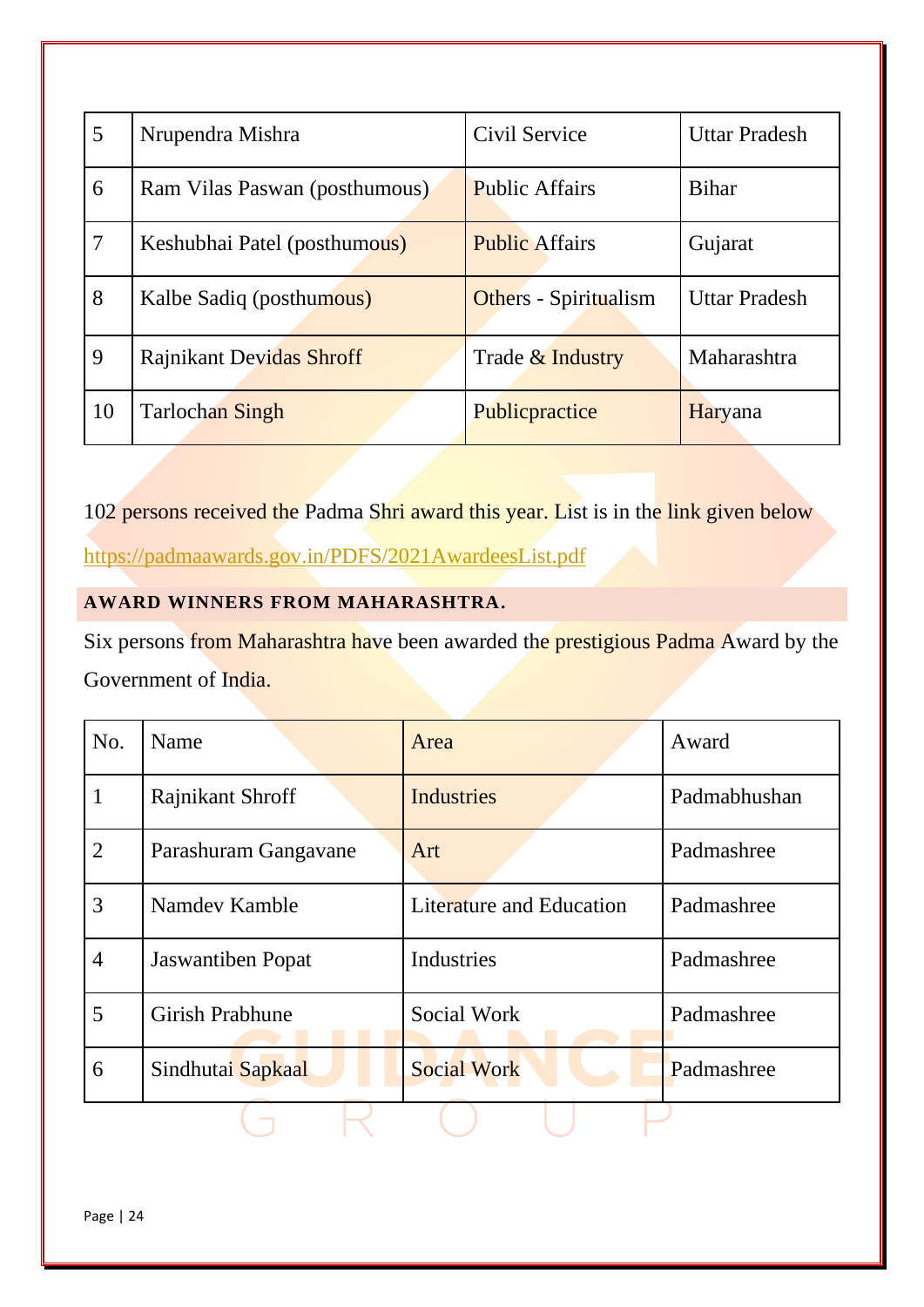# <span id="page-25-0"></span>**MAHARASHTRA RECEIVES PRESTIGIOUS INTERNATIONAL AWARD FROM THE UNITED NATIONS CLIMATE CHANGE COUNCIL FOR ENVIRONMENTAL CONSERVATION**

Maharashtra's efforts in environmental conservation have been noted by the United Nations Climate Change Council. Maharashtra has received the award for 'Inspiring Regional Leadership' at the COP26 Conference in Scotland.

Maharashtra has received this award from Under 2 Coalition for Climate Action. Maharashtra is the only state in India to have won one of the three awards from the Under 2 Coalition for Climate Action in Scotland.

To protect the environment, the government has started a movement called 'My Planet'. It is also focusing on the Panchmahabhutas. The state government is considering clean energy instead of conventional energy. A highway has recently been solarized and 250 MW of energy will be generated from it.

| N <sub>o</sub> | Index                  | Who release       | Important points                           |
|----------------|------------------------|-------------------|--------------------------------------------|
| $\mathbf{1}$   | <b>Global Climate</b>  | London $&$        | In accordance with the report 'Five        |
|                | <b>Tech Investment</b> | Partners, and Co, | years on: Global climate tech              |
|                | trend                  |                   | investment trends since the Paris          |
|                |                        |                   | Agreement' by London & Partners, and       |
|                |                        |                   | Co, India ranked 9th in the list of top 10 |
|                |                        |                   | countries for climate technology           |
|                |                        |                   | investment from 2016 to 2021. Indian       |
|                |                        |                   | climate tech firms received USD 1          |
|                |                        |                   | billion in venture capital (VC) funding    |
|                |                        |                   | in this period.                            |
|                |                        |                   |                                            |

### <span id="page-25-1"></span>**IMPORTANT INDICES AND REPORTS**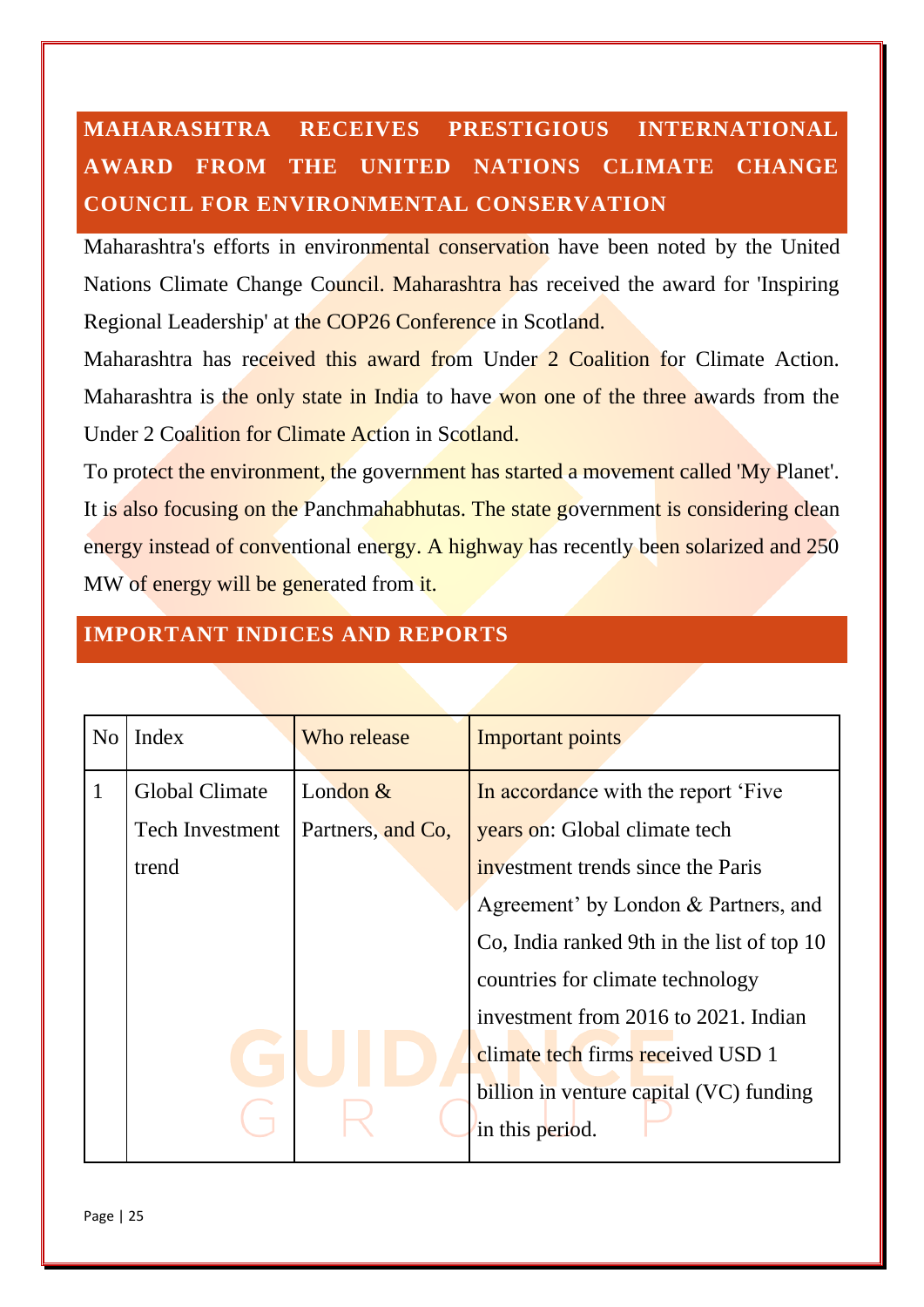|                |                       |                       | USA -1, China - 2, Singapore-10               |  |
|----------------|-----------------------|-----------------------|-----------------------------------------------|--|
|                |                       |                       |                                               |  |
| $\overline{2}$ | QS World              | QS (Quacquarelli      | The ranking has been topped by the            |  |
|                | University            | Symonds)              | <b>National University of Singapore (NUS)</b> |  |
|                | Ranking               |                       | for the 4th year in a row.                    |  |
|                |                       |                       | It is followed by China's Peking              |  |
|                |                       |                       | University at 2nd position and Nanyang        |  |
|                |                       |                       | <b>Technological University in Singapore,</b> |  |
|                |                       |                       | and the University of Hong Kong in            |  |
|                |                       |                       | Hong Kong at 3rd.                             |  |
|                |                       |                       | <b>Indian Institute of Technology Bombay</b>  |  |
|                |                       |                       | (IITB) (42nd regionally) and IIT Delhi        |  |
|                |                       |                       | (45th regionally) are the only two Indian     |  |
|                |                       |                       | institutions among the Top-50.                |  |
|                |                       |                       | IIT Madras, which was in 50th place           |  |
|                |                       |                       | last year, has lost four places and now       |  |
|                |                       |                       | ranks 54th.                                   |  |
|                |                       |                       | India features 118 Indian Universities        |  |
|                |                       |                       | following China with 126 universities.        |  |
| 3              | <b>Public Affairs</b> | <b>Public Affairs</b> | 6th edition                                   |  |
|                | Index 2021            | Centre (PAC),         | Toppers among large states: - Kerala          |  |
|                |                       | Bengaluru, non-       | (1.618)                                       |  |
|                |                       | profit think tank,    | Tamil Nadu (0.857), Telangana (0.891)         |  |
|                |                       |                       | Toppers among small states: - Sikkim          |  |
|                |                       |                       | $(1.617)$ Meghalaya $(1.144)$ , Mizoram       |  |
|                |                       |                       | (1.123)                                       |  |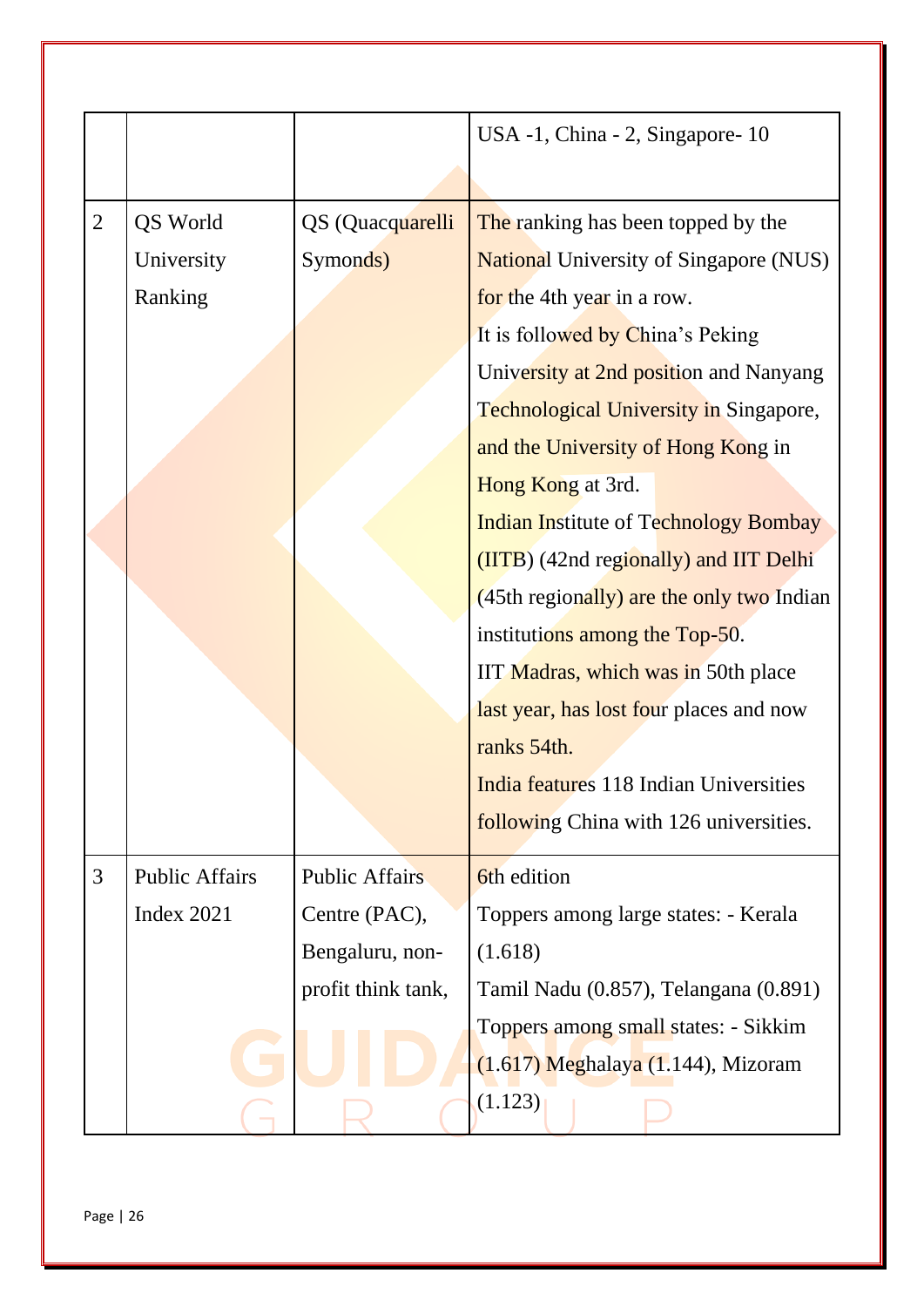| <b>LEADS</b><br>Ministry of<br>$\overline{4}$<br>Gujarat, Haryana and Punjab emerged<br>as best performing states with respect to<br>(Logistics Ease<br>Commerce &<br><b>Across Different</b><br>mobility of goods and efficiency of the<br><b>Industry</b> | Toppers among Union Territories: -<br>Puducherry (1.182) Jammu and Kashmir<br>$(0.705)$ , Chandigarh $(0.628)$ |
|-------------------------------------------------------------------------------------------------------------------------------------------------------------------------------------------------------------------------------------------------------------|----------------------------------------------------------------------------------------------------------------|
|                                                                                                                                                                                                                                                             |                                                                                                                |
|                                                                                                                                                                                                                                                             |                                                                                                                |
|                                                                                                                                                                                                                                                             |                                                                                                                |
| States) Index<br>logistics chain.                                                                                                                                                                                                                           |                                                                                                                |
| 2021<br>Tamil Nadu (4th) and Maharashtra (5th)                                                                                                                                                                                                              |                                                                                                                |
| For representation purposes, states were                                                                                                                                                                                                                    |                                                                                                                |
| ranked in three separate classes:                                                                                                                                                                                                                           |                                                                                                                |
| <b>North Eastern States</b>                                                                                                                                                                                                                                 |                                                                                                                |
| Himalayan UTs' and                                                                                                                                                                                                                                          |                                                                                                                |
| 'Other UTs' group.                                                                                                                                                                                                                                          |                                                                                                                |
| Within Himalayan UTs, Jammu &                                                                                                                                                                                                                               |                                                                                                                |
| Kashmir emerged as top ranker.                                                                                                                                                                                                                              |                                                                                                                |
| In North Eastern States, Sikkim and                                                                                                                                                                                                                         |                                                                                                                |
| Meghalaya emerged as toppers.                                                                                                                                                                                                                               |                                                                                                                |
| Delhi was ranked at top position among                                                                                                                                                                                                                      |                                                                                                                |
| "other United Territories" category.                                                                                                                                                                                                                        |                                                                                                                |
| 5<br>Mission 2070: A<br>World Economic<br>The report was published in the                                                                                                                                                                                   |                                                                                                                |
| <b>Green New Deal</b><br>Forum (WEF)<br>backdrop of India's target to achieve net                                                                                                                                                                           |                                                                                                                |
| for a Net-Zero<br>zero emissions by 2070.                                                                                                                                                                                                                   |                                                                                                                |
| India report                                                                                                                                                                                                                                                |                                                                                                                |
| 6<br>The Harm<br>Global Drug<br>Norway, New Zealand, Portugal, the                                                                                                                                                                                          |                                                                                                                |
| Reduction<br>Policy Index<br>UK and Australia are the five leading<br>Consortium                                                                                                                                                                            |                                                                                                                |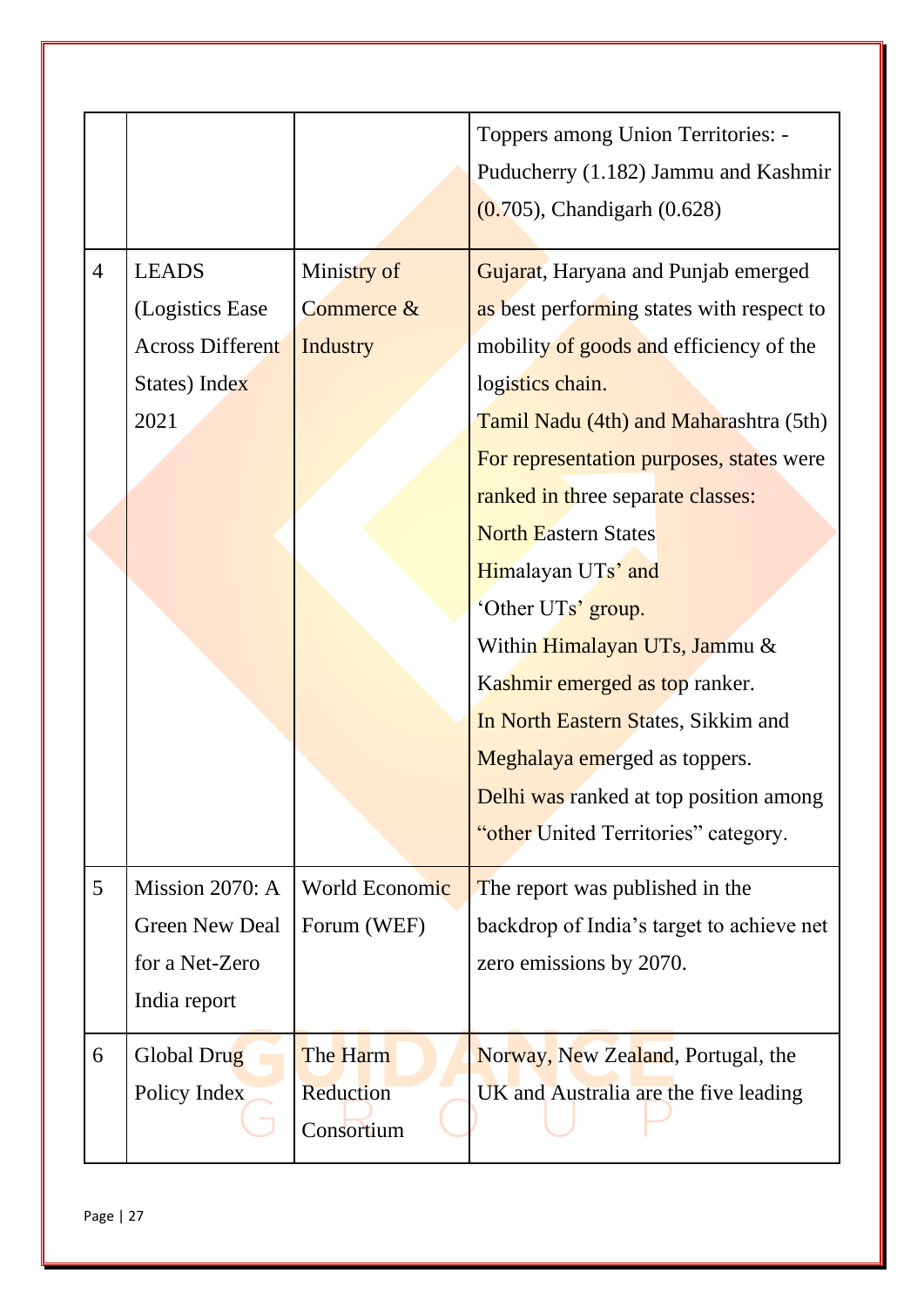|                |             |                          | countries with respect to humane and           |
|----------------|-------------|--------------------------|------------------------------------------------|
|                |             |                          | health-driven drug policies.                   |
|                |             |                          | Five lowest-ranked countries are Brazil,       |
|                |             |                          | Uganda, Indonesia, Kenya, and Mexico.          |
|                |             |                          | India's rank is 18 out of 30 countries         |
|                |             |                          | The Global Drug Policy Index is a data-        |
|                |             |                          | driven analysis of drug policies and           |
|                |             |                          | their implementation across the world.         |
|                |             |                          | The index comprises 75 indicators and it       |
|                |             |                          | runs across five broad dimensions of           |
|                |             |                          | drug policy namely-criminal justice,           |
|                |             |                          | health & harm reduction, access to             |
|                |             |                          | internationally controlled medicines,          |
|                |             |                          | extreme responses, and development.            |
| $\overline{7}$ | The Climate | German watch,            | The CCPI analyses and compares                 |
|                | Change      | <b>New Climate</b>       | climate change mitigation efforts across       |
|                | Performance | <b>Institute and CAN</b> | 60 countries (plus EU as a whole) with         |
|                | Index 2022  |                          | the highest emissions.                         |
|                |             |                          | <b>Together these countries account for 90</b> |
|                |             |                          | percent of global emissions.                   |
|                |             |                          | The index aims to enhance transparency         |
|                |             |                          | in international climate politics and          |
|                |             |                          | enable comparison of mitigation efforts        |
|                |             |                          | and progress made by individual                |
|                |             |                          | countries.                                     |
|                |             |                          |                                                |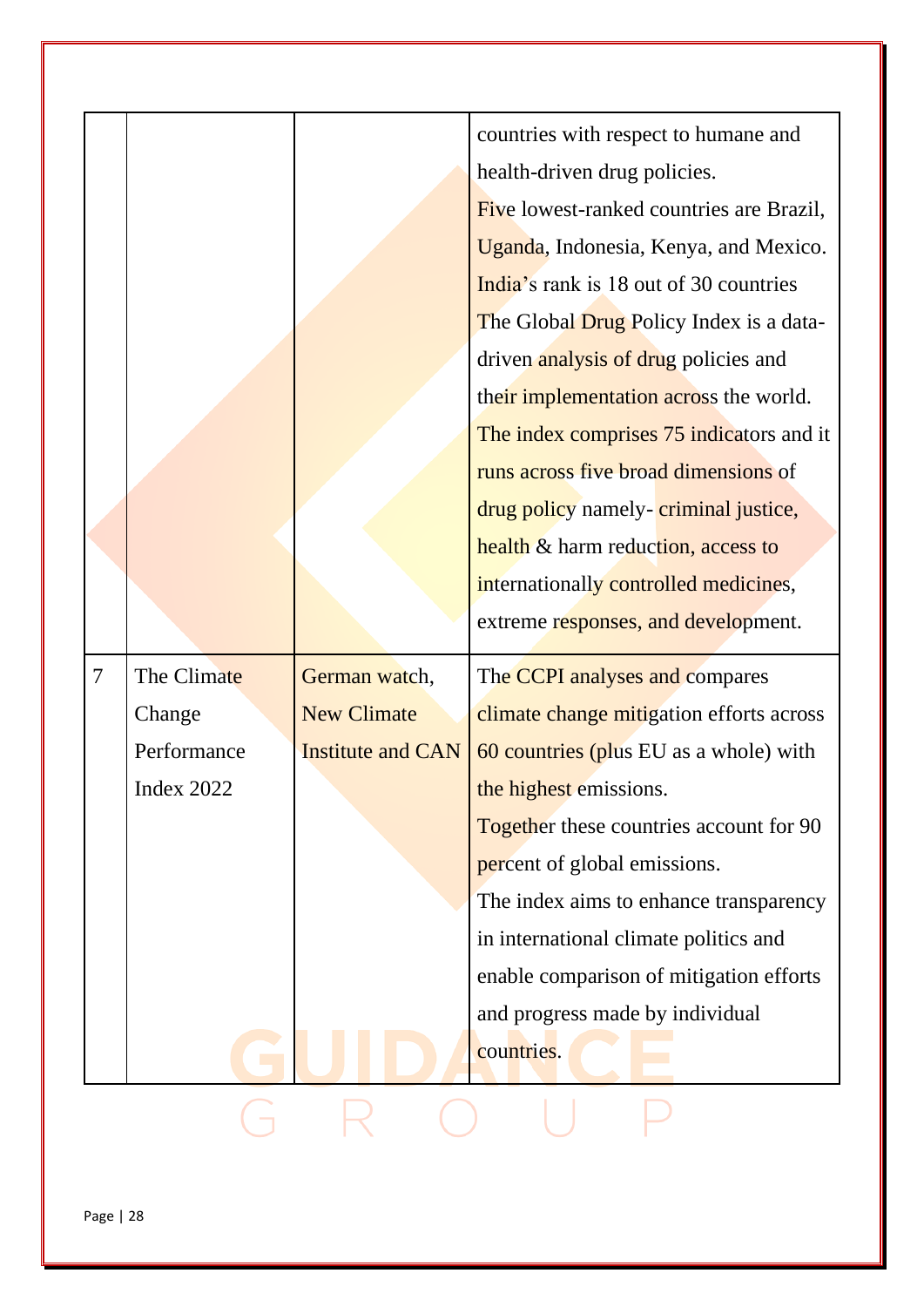

#### <span id="page-29-0"></span>**NATIONAL SPORTS AWARDS 2020.**

On November 1, 2021, Sports Ministry physically handed over trophies to the winners of National Sports Awards 2020.

Winners of the Awards had already received the cash rewards but were unable to collect their trophies and citations during the 2020 event because the Sports Awards ceremony was held virtually amid Covid-19 pandemic.

The Sports Ministry had handed over a total of 74 National Sports Awards, including 27 Arjuna Awards & 5 Rajiv Gandhi Khel Ratna Awards, on August 29, 2020.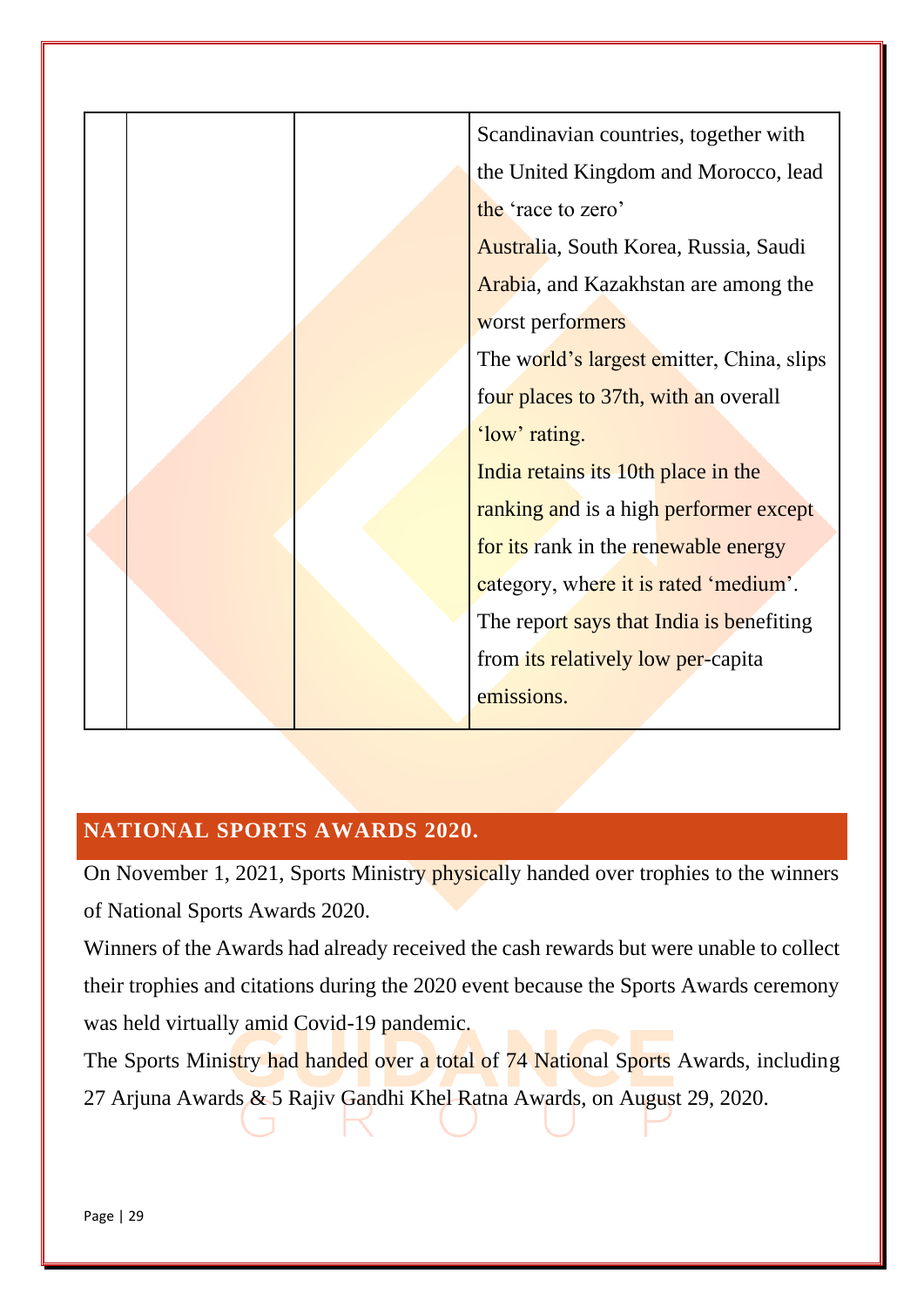| award             | winner                                                              |  |
|-------------------|---------------------------------------------------------------------|--|
| Rajiv Gandhi Khel | Rohit Sharma (Cricket), Manika Batra (Table Tennis)                 |  |
| Ratna Award 2020  | Mariyappan Thangavelu (Para-Athletics), Rani Rampal                 |  |
|                   | (Hockey) and Vinesh Phogat (Wrestling).                             |  |
| Arjuna Award      | Atanu Das (Archery), Dutee Chand (Athletics), Satwik Sairaj         |  |
| 2020              | Rankireddy (Badminton), Chirag Chandrasekhar Shetty                 |  |
|                   | (Badminton), Vishesh Bhriguvanshi (Basketball), Manish              |  |
|                   | Kaushik (Boxing), Lovlina Borgohain (Boxing), Ishant Sharma         |  |
|                   | (Cricket), Deepti Sharma (Cricket), Sawant Ajay Anant               |  |
|                   | (Equestrian), Sandesh Jhingan (Football), Aditi Ashok (Golf),       |  |
|                   | Akashdeep Singh (Hockey), Deepika (Hockey), Deepak                  |  |
|                   | (Kabaddi), Kale Sarika Sudhakar (Kho Kho), Dattu Baban              |  |
|                   | <b>Bhokanal (Rowing), Manu Bhaker (Shooting), Saurabh</b>           |  |
|                   | Chaudhary (Shooting), Madhurika Patkar (Table Tennis), Divij        |  |
|                   | <b>Sharan (Tennis), Shiva Keshavan (Winter Sports), Divya</b>       |  |
|                   | Kakran (Wrestling), Rahul Aware (Wrestling), Suyash Narayan         |  |
|                   | Jadhav (Para-Swimming), Sandeep (Para-Athletics), Manish            |  |
|                   | Narwal (Para Shooting)                                              |  |
| Dronacharya       | Dharmendra Tiwary (Archery), Purushotham Rai (Athletics),           |  |
| Award (Life-Time  | Shiv Singh (Boxing), Romesh Pathania (Hockey), Krishan              |  |
| Category) 2020    | Kumar Hooda (Kabaddi), Vijay Bhalchandra Munishwar (Para            |  |
|                   | Powerlifting), Naresh Kumar (Tennis), Om Parkash Dahiya             |  |
|                   | (Wrestling).                                                        |  |
| Dhyan Chand       | <b>Kuldip Singh Bhullar (Athletics), Jincy Philips (Athletics),</b> |  |
| Award 2020        | Pradeep Shrikrishna Gandhe (Badminton), Trupti Murgunde             |  |
|                   | (Badminton), N Usha(Boxing), Lakha Singh (Boxing),                  |  |
|                   |                                                                     |  |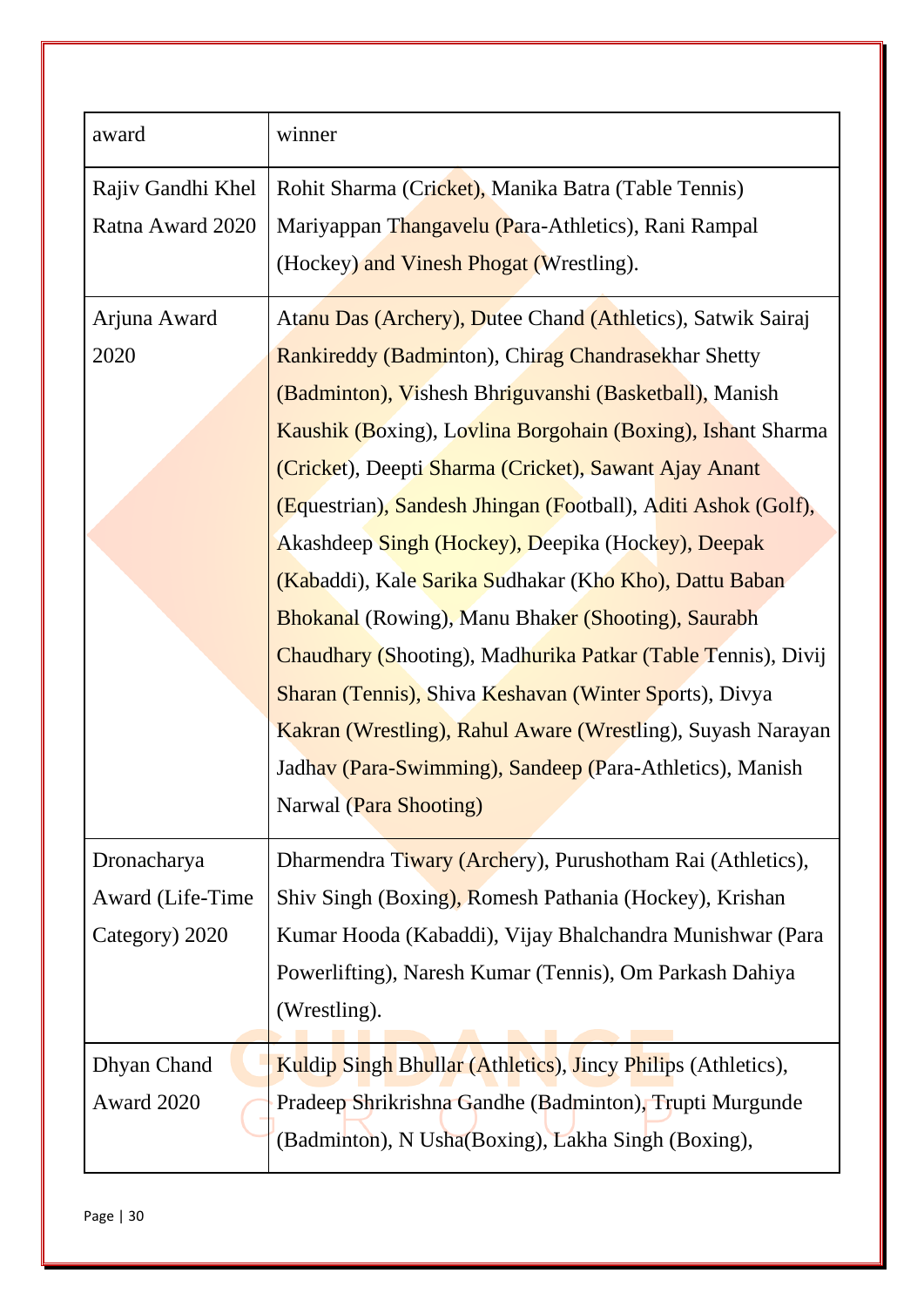|                         | Sukhvinder Singh Sandhu (Football), Ajit Singh (Hockey),     |
|-------------------------|--------------------------------------------------------------|
|                         | Manpreet Singh (Kabaddi), J Ranjith Kumar (Para-Athletics),  |
|                         | Satyaprakash Tiwari (Para Badminton), Manjeet Singh          |
|                         | (Rowing), Late Shri Sachin Nag (Swimming), Nandan Bal        |
|                         | (Tennis), Netarpal Hooda (Wrestling).                        |
| Dronacharya             | Jude Felix (Hockey), Yogesh Malviya (Mallakhamb), Jaspal     |
| (Regular                | Rana (Shooting), Kuldeep Kumar Handoo (Wushu), Gaurav        |
| Category):              | Khanna (Para Badminton).                                     |
| <b>Tenzing Norgay</b>   | Anita Devi (Land Adventure), Col Sarfraz Singh (Land         |
| <b>National</b>         | Adventure), Taka Tamut (Land Adventure), Keval Hiren         |
| <b>Adventure Awards</b> | Kakka (Land Adventure), Satendra Singh (Water Adventure),    |
|                         | Gajanand Yadava (Air Adventure), Late Magan Bissa (Life      |
|                         | Time Achievement).                                           |
| Maulana Abul            | Panjab University, Chandigarh.                               |
| Kalam Azad              |                                                              |
| (MAKA) Trophy           |                                                              |
| Rashtriya Khel          | Lakshya Institute & Army Sports Institute. Oil & Natural Gas |
| Protsahan Puruskar      | Corporation (ONGC) Ltd. Air Force Sports Control Board.      |

#### <span id="page-31-0"></span>**NATIONAL SPORTS AWARDS 2021**

The Ministry of Youth Affairs & Sports announced the National Sports Awards 2021. The awardees will receive their awards from the President of India at a specially organized function at the Darbar Hall of Rashtrapati Bhavan on 13th November, 2021. 'Major Dhyan Chand Khel Ratna Award' is given for the spectacular and most outstanding performance in the field of sports by a sportsperson over a period of the previous four years.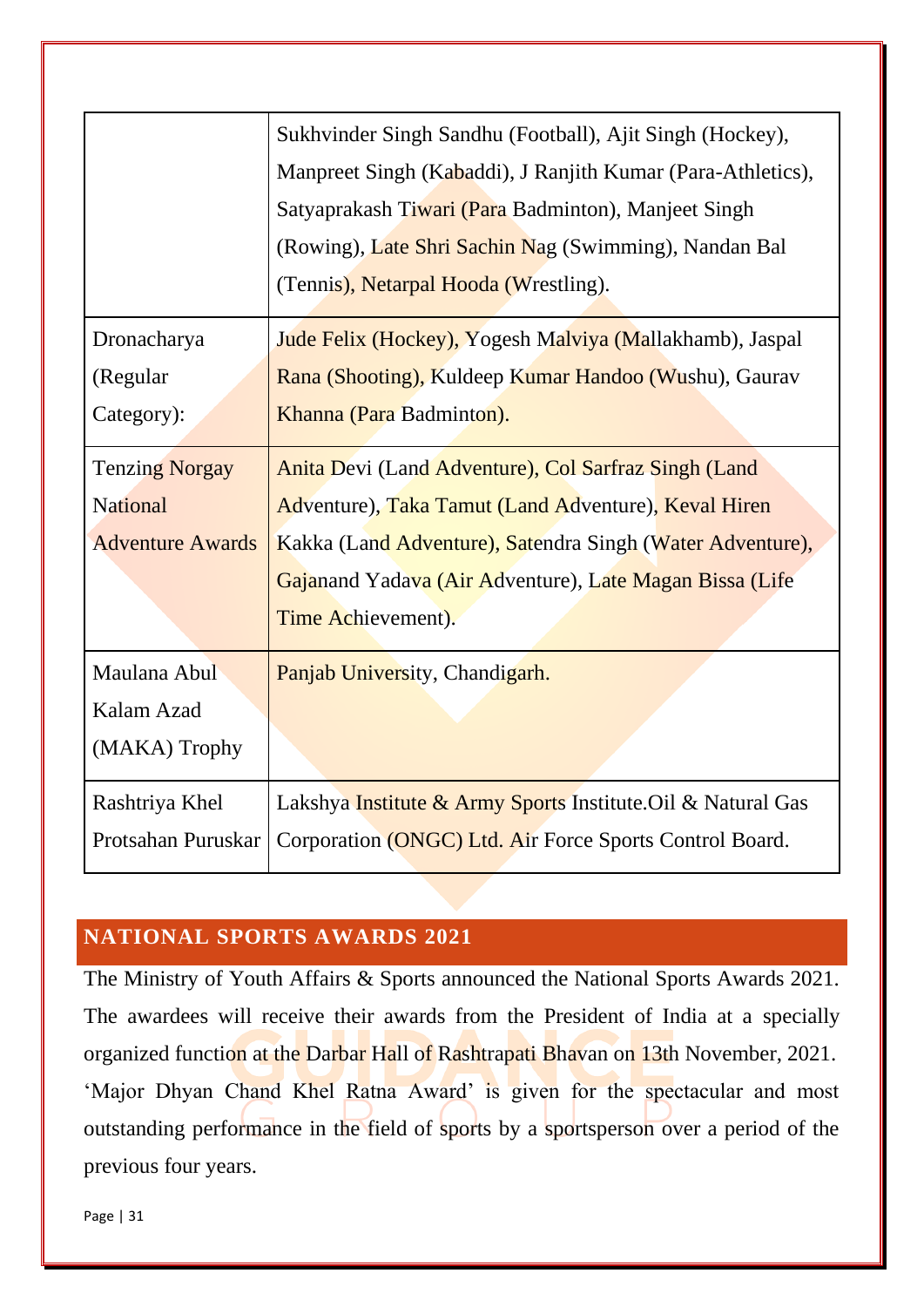'Arjuna Award for outstanding performance in Sports and Games' is given for good performance over a period of previous four years and showing qualities of leadership, sportsmanship and a sense of discipline.

'Dronacharya Award for outstanding coaches in Sports and Games' is given to coaches for doing outstanding and meritorious work on a consistent basis and enabling sportspersons to excel in International events.

'Dhyan Chand Award for Lifetime achievement in Sports and Games' is given to honour sportspersons who have contributed to sports by their performance and continue to contribute to promotion of sports events after their retirement.

'Rashtriya Khel Protsahan Puruskar' is given to corporate entities (both in private and public sector), sports control boards, NGOs including sports bodies at theState and National level who have played a visible role in the area of sports promotion and development.

Overall top performing university in inter-university tournaments is given the Maulana Abul Kalam Azad (MAKA) Trophy.

| award                       | winner                                              |
|-----------------------------|-----------------------------------------------------|
| Major Dhyan Chand Khel      | Neeraj Chopra (Athletics), Ravi Kumar (Wrestling)   |
| Ratna Award 2021            | Lovlina Borgohain (Boxing), Sreejesh P.R (Hockey)   |
| (In August 2021 government) | Avani Lekhara (Para Shooting) Sumit Antil (Para     |
| rename the Rajiv Gandhi     | Athletics)                                          |
| Khel Ratna Award as Major   | Pramod Bhagat (Para Badminton) Krishna Nagar        |
| Dhyan Chand Khel Ratna      | (Para Badminton) Manish Narwal (Para Shooting)      |
| Award)                      | Mithali Raj                                         |
|                             | (Cricket) Sunil Chhetri (Football) Manpreet Singh   |
|                             | (Hockey)                                            |
| Arjuna Awards               | Arpinder Singh (Athletics), Simranjit Kaur (Boxing) |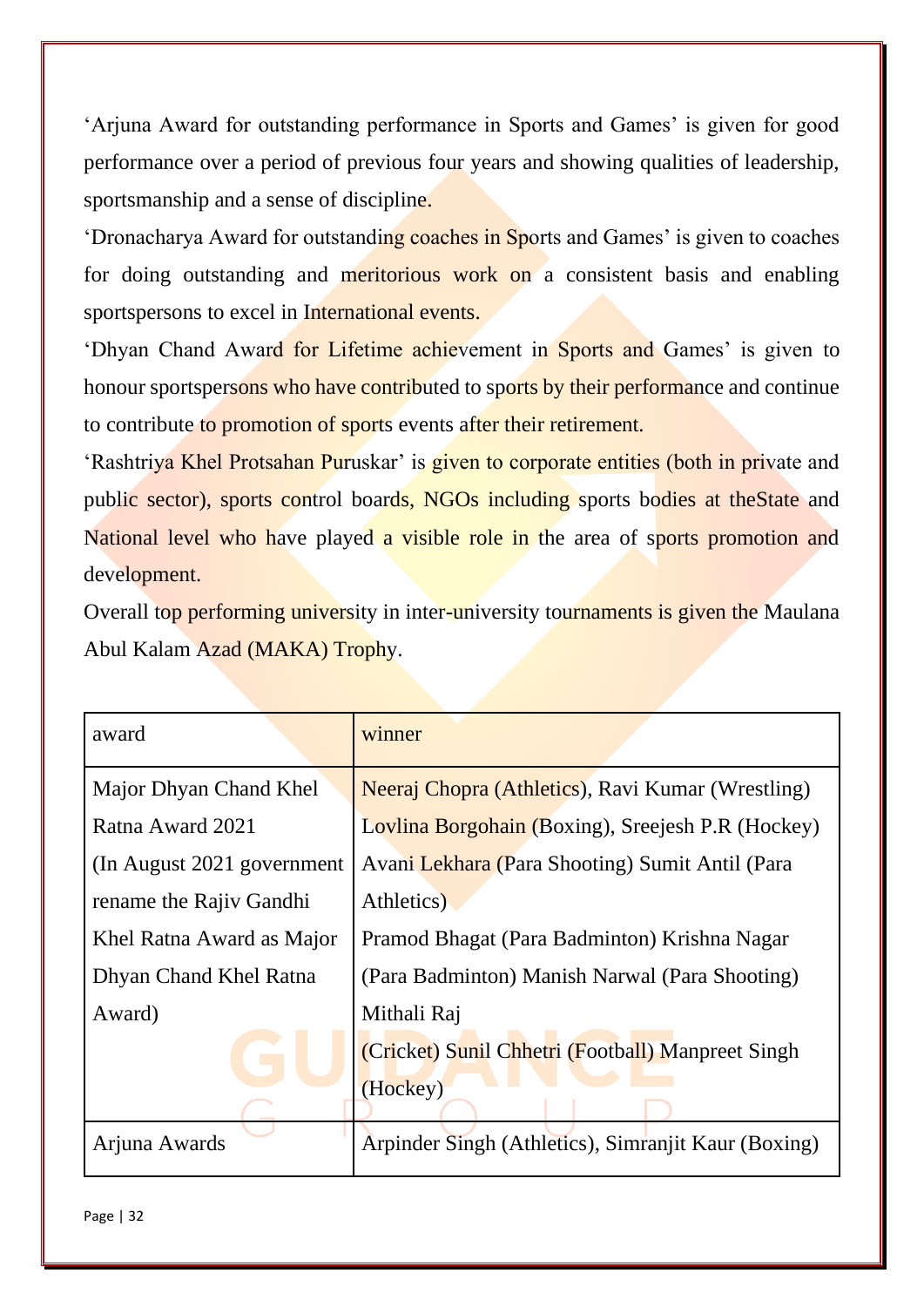|                    | Shikhar Dhawan (Cricket) Bhavani Devi                |
|--------------------|------------------------------------------------------|
|                    | Chadalayada Anandha Sundhararaman (Fencing)          |
|                    | Monika (Hockey) Vandana Katariya (Hockey)            |
|                    | Sandeep Narwal (Kabaddi)                             |
|                    | Himani Uttam Parab (Mallakhamb) Abhishek Verma       |
|                    | (Shooting) Ankita Raina (Tennis) Deepak Punia        |
|                    | (Wrestling) Dilpreet Singh (Hockey) Harman Preet     |
|                    | Singh                                                |
|                    | (Hockey) Rupinder Pal Singh (Hockey) Surender        |
|                    | Kumar                                                |
|                    | (Hockey) Amit Rohidas (Hockey) Birendra Lakra        |
|                    | (Hockey) Sumit (Hockey) Nilakanta Sharma             |
|                    | (Hockey) Hardik Singh (Hockey) Vivek Sagar Prasad    |
|                    | (Hockey)                                             |
|                    | <b>Gurjant Singh (Hockey) Mandeep Singh (Hockey)</b> |
|                    | <b>Shamsher Singh (Hockey) Lalit Kumar Upadhyay</b>  |
|                    | (Hockey) Varun Kumar (Hockey) Simranjeet Singh       |
|                    | (Hockey) Yogesh Nathuniya (Para Athletics) Nishad    |
|                    | Kumar (Para Athletics) Praveen Kumar (Para           |
|                    | Athletics)                                           |
|                    | Suhas Yathiraj (Para Badminton) Singhraj Adhana      |
|                    | (Para Shooting) Bhavina Patel (Para Table Tennis)    |
|                    | Harvinder Singh (Para Archery) Sharad Kumar (Para    |
|                    | Athletics)                                           |
| Dronacharya Award  | T. P. Ouseph (Athletics) SarkarTalwar (Cricket)      |
| Life-Time Category | Sarpal Singh (Hockey) Ashan Kumar (Kabaddi)          |
|                    | Tapan Kumar Panigrahi (Swimming)                     |
|                    |                                                      |